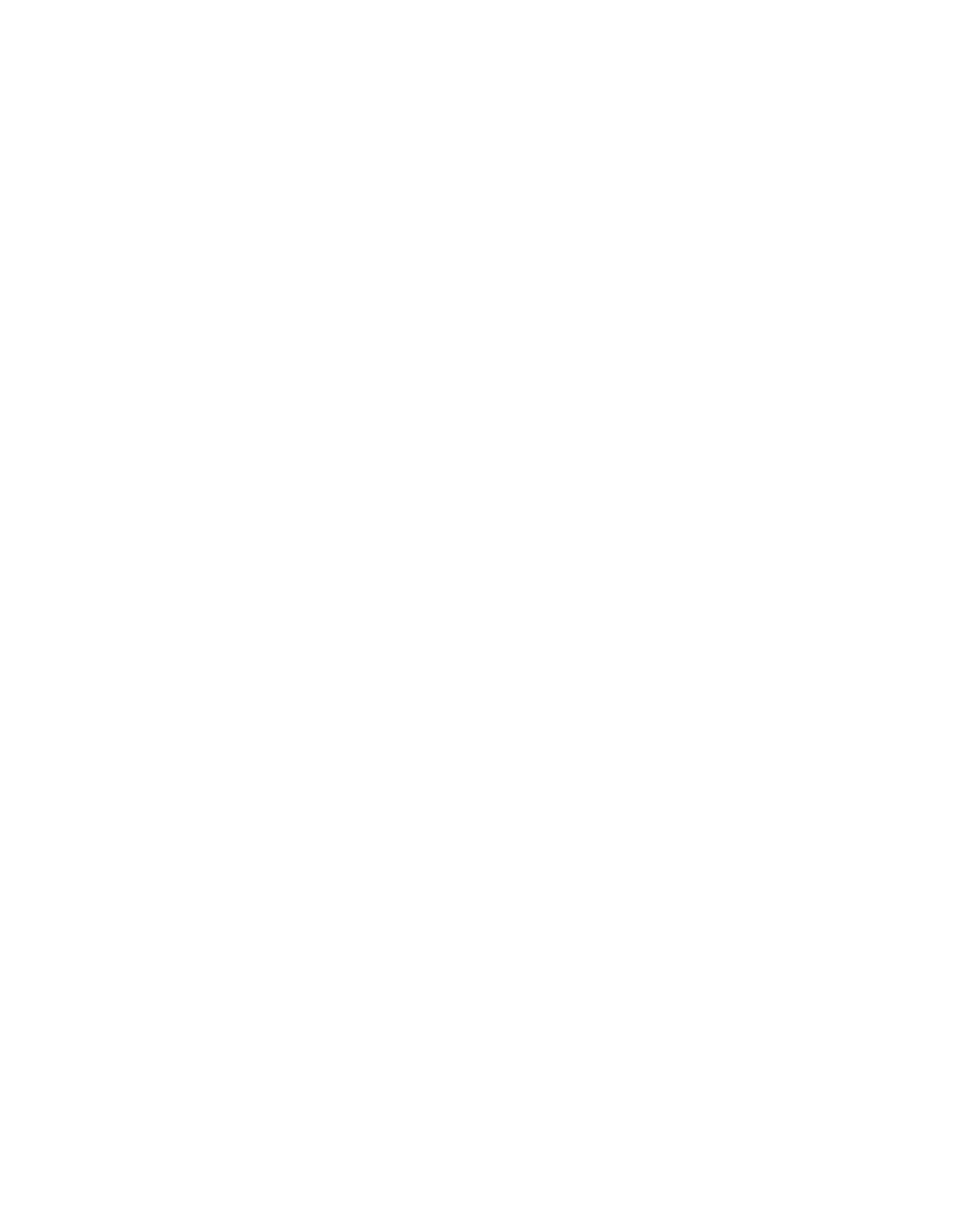## **Required Annual Notification of Parental Rights**

#### **Dear Parent/Guardian:**

 $\mathbf I$ 

State and federal law requires school districts to notify parents and guardians of minor pupils of parental rights. The law requires parents or guardians to sign a notification form and return it to school. The signature is an acknowledgment that parents or guardians have been informed of their rights but does not indicate that consent has been either given or withheld for a pupil to participate in any particular program.

The information contained in this booklet concerns your child's participation in the school program for the coming year. Please read this booklet carefully. A separate letter will be sent to parents (when used in this notification, "parent" includes a parent or legal guardian) prior to dental, immunizations, and units of instruction in human reproduction or sexually transmitted disease. If you have any questions about the material, please call the school where your child is enrolled.

#### **There are three items requiring parent signature:**

- 1. Acknowledgement of Receipt of Information on Health Services, Instruction, and Rights of Parents and Pupils.
- 2. Student Directory—Release of Information: Upon written request from the parent of a student age 17 or younger, the District will withhold directory information about the student.
- 3. Acknowledgement by Parent or Guardian Regarding Student on Continuing Medication.

**Sign the acknowledgment form below. Clip the form and return to the school in the La Mesa-Spring Valley School District attended by your oldest child.**

**Sign and return the forms on page 3 if applicable.**

|              | 1. Please detach and return to the school in the La Mesa-Spring Valley<br>School District attended by your oldest child.                                                                                                       |        |
|--------------|--------------------------------------------------------------------------------------------------------------------------------------------------------------------------------------------------------------------------------|--------|
|              | Acknowledgment of Receipt of Information on Health Services,<br><b>Instruction, and Rights of Parents and Pupils</b>                                                                                                           |        |
| Pupil's Name |                                                                                                                                                                                                                                |        |
| Last         | First                                                                                                                                                                                                                          | Middle |
|              | School and the state of the state of the state of the state of the state of the state of the state of the state of the state of the state of the state of the state of the state of the state of the state of the state of the |        |
|              | I hereby acknowledge receipt of information concerning health services, instruction, and rights of<br>parents and pupils as described by the La Mesa-Spring Valley School District.                                            |        |

 $\overline{Q}$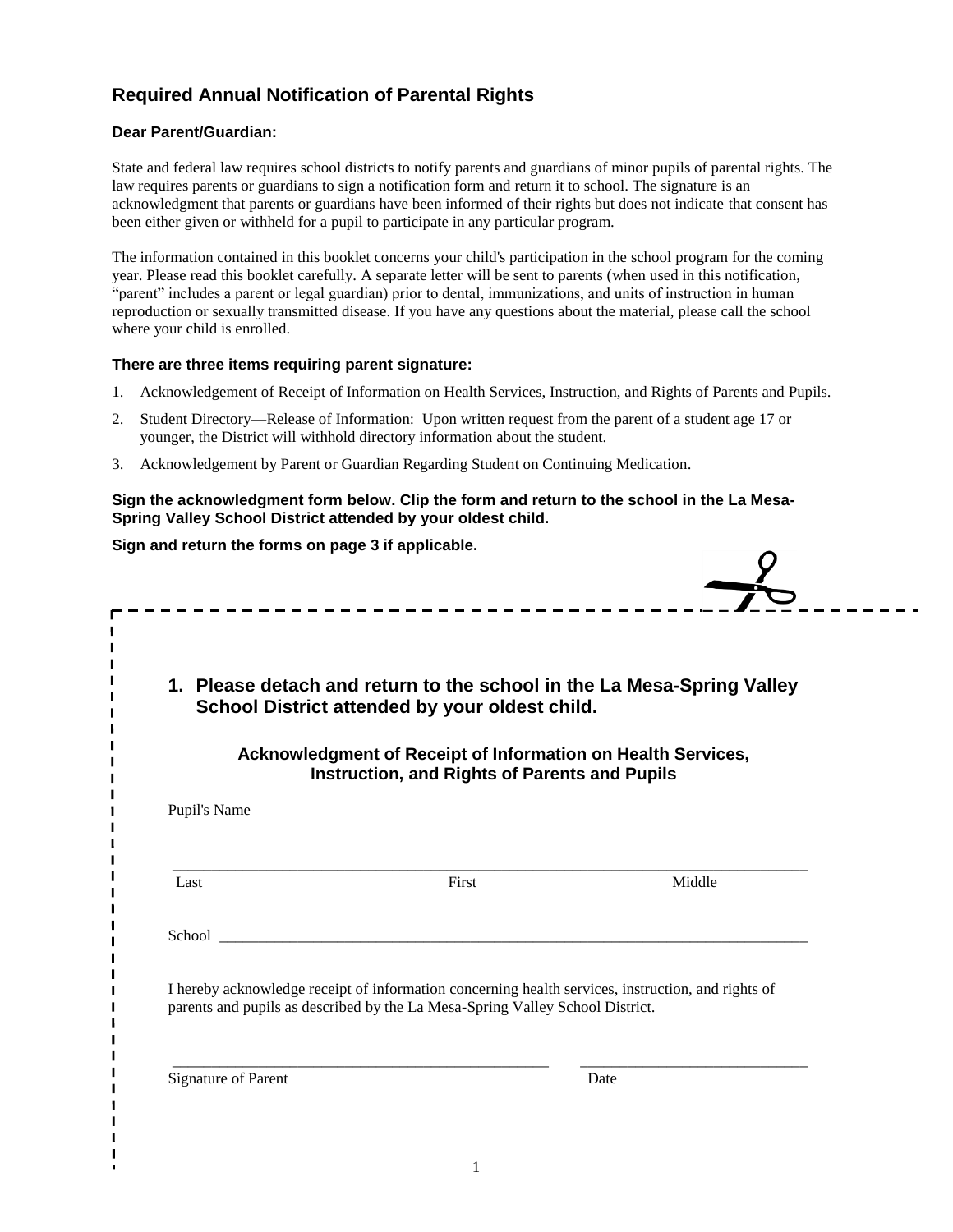# **REMEMBER to SIGN and return this page to the school office.**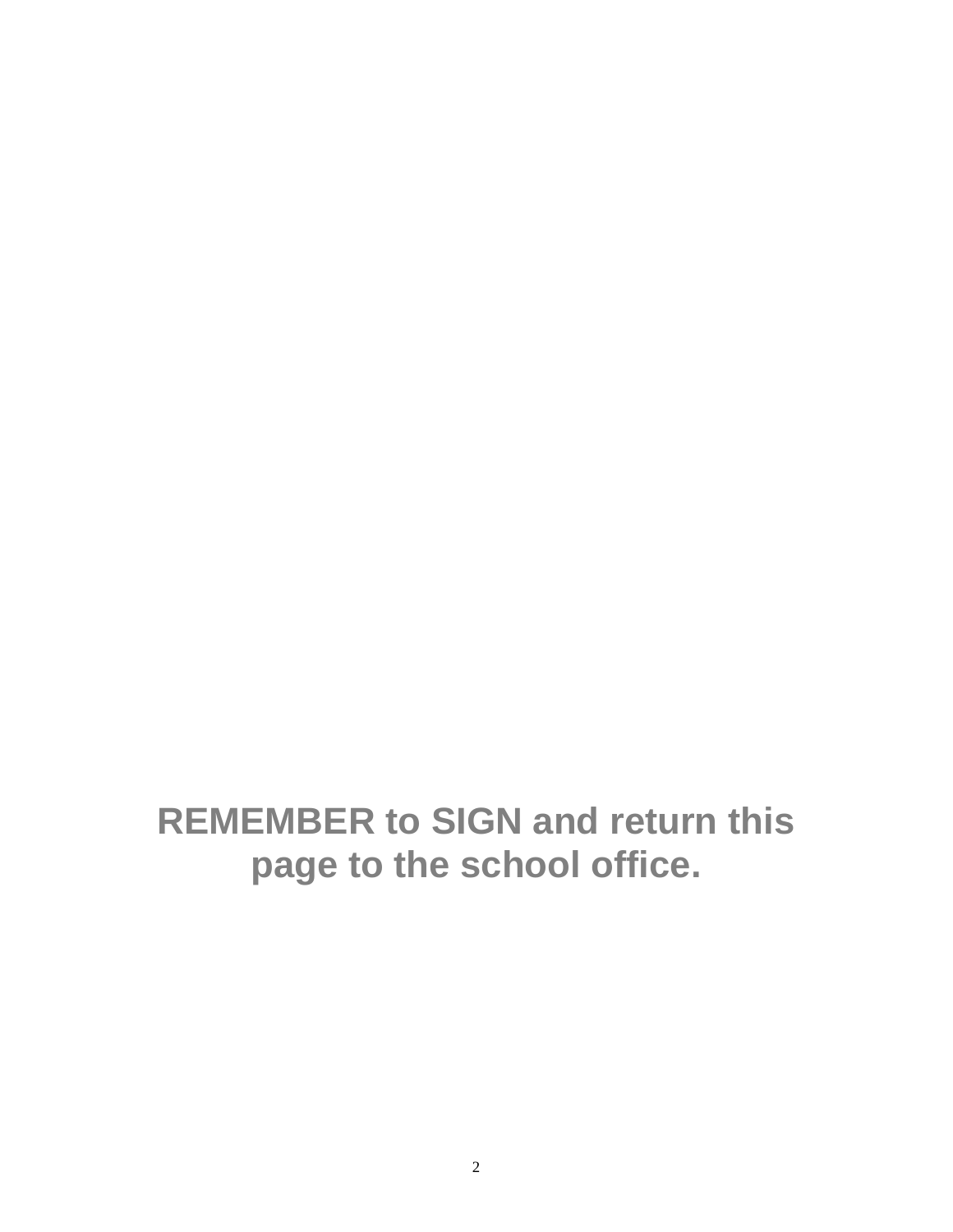| Please detach and return to your child's school only if you<br>do not authorize release of directory information.                                                                                                                                                                                                                                                                                             |       |
|---------------------------------------------------------------------------------------------------------------------------------------------------------------------------------------------------------------------------------------------------------------------------------------------------------------------------------------------------------------------------------------------------------------|-------|
| See page 18 for complete explanation. If you do not wish directory information released, please sign below<br>and return to the school office within the next 30 calendar days. This will prohibit the District from<br>providing the pupil's name and other information to the news media, interested schools, parent-teacher<br>association, interested employers, military recruiters and similar parties. |       |
| Do not release directory information regarding                                                                                                                                                                                                                                                                                                                                                                |       |
| Pupil Name                                                                                                                                                                                                                                                                                                                                                                                                    |       |
| Check if an exception may be made to include pupil information and photos in the yearbook.                                                                                                                                                                                                                                                                                                                    |       |
|                                                                                                                                                                                                                                                                                                                                                                                                               |       |
|                                                                                                                                                                                                                                                                                                                                                                                                               | Date  |
| <b>Student on Continuing Medication</b><br>Please sign and return to your child's school if applicable.                                                                                                                                                                                                                                                                                                       |       |
| <b>Signature of Parent</b><br>3. Acknowledgement by Parent or Guardian Regarding<br>Pupil's Name                                                                                                                                                                                                                                                                                                              |       |
| <u> 1990 - John Stone, amerikansk politiker (</u>                                                                                                                                                                                                                                                                                                                                                             | Grade |
| School<br>Student is on a continuing medication program: (Please check)                                                                                                                                                                                                                                                                                                                                       |       |
|                                                                                                                                                                                                                                                                                                                                                                                                               |       |
| IF YES, you have my permission to contact my physician.                                                                                                                                                                                                                                                                                                                                                       |       |
| Dosage Dosage<br>Medication                                                                                                                                                                                                                                                                                                                                                                                   |       |

 $\begin{array}{c} \hline \end{array}$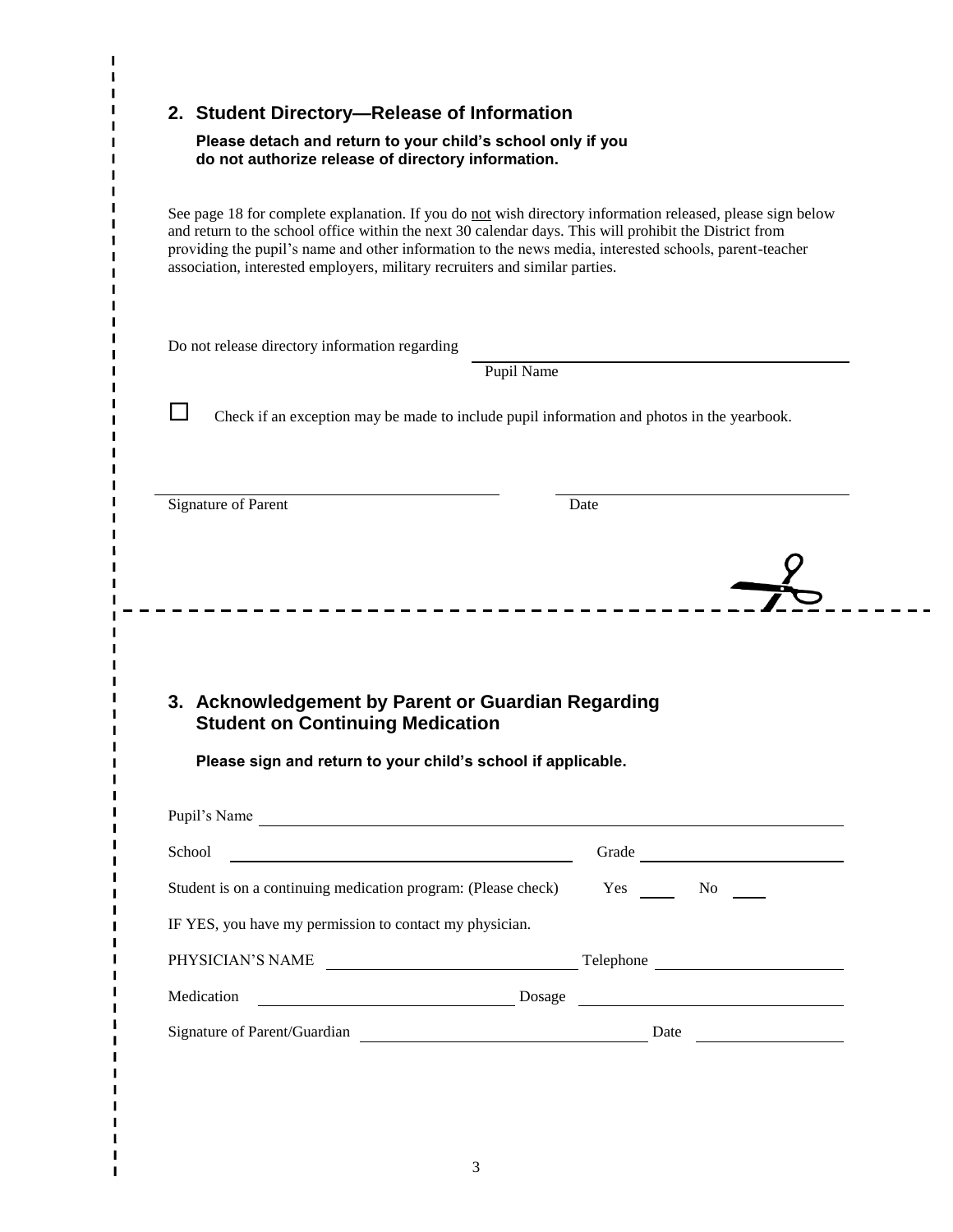# **SIGN and return this page to the school office if applicable.**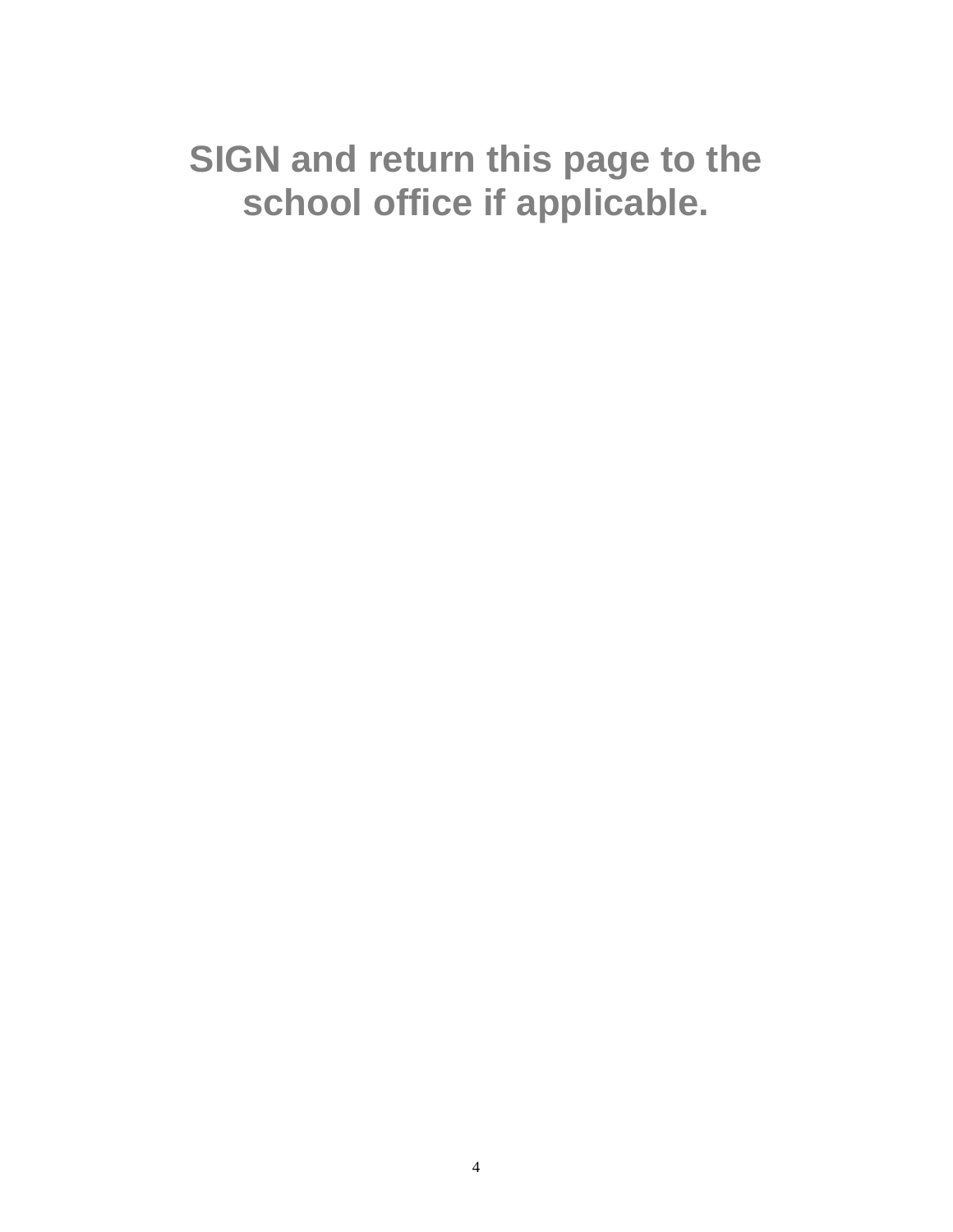# **Table of Contents**

| $\bullet$ |                                                |
|-----------|------------------------------------------------|
|           |                                                |
|           |                                                |
|           |                                                |
|           |                                                |
|           |                                                |
|           |                                                |
|           |                                                |
|           | Free and Reduced Meals - Online Application  9 |
|           |                                                |
|           |                                                |
|           |                                                |
| $\bullet$ |                                                |
|           |                                                |
|           |                                                |
|           |                                                |
|           |                                                |
|           |                                                |
|           |                                                |
|           |                                                |
|           |                                                |
|           |                                                |
| $\bullet$ | Confidential Medical Services  11              |
|           | Communicable Disease/Immunization  11          |
|           |                                                |
|           |                                                |
|           | Hearing and Vision Screening  11               |
|           | Immunizations Required by Law 11               |
|           | Medical and Hospital Services 12               |
|           | Medi-Cal Reimbursement Program  12             |
|           | Medicine and Sunscreen at School  12           |
|           |                                                |
|           |                                                |
|           | Health Screening-Parent's Refusal to Consent13 |
|           | Pesticide Products-Healthy Schools Act  13     |
|           | Pupils on Continuing Program of Medication  13 |
|           |                                                |
| $\bullet$ | Absences for Justifiable Personal Reasons  13  |
|           |                                                |
|           |                                                |
|           |                                                |
|           |                                                |
|           | Inter/Intradistrict Attendance  14             |
|           | Notice of Alternative Schools 14               |
|           | Protection of Instructional Minutes 15         |
|           | Residency Based on Employment 15               |
|           |                                                |
|           | Sexual Health and HIV/AIDS Prevention 15       |

|           | Excuse from Health Instruction Which Conflicts      |
|-----------|-----------------------------------------------------|
|           | with Religious or Moral Beliefs 15                  |
|           |                                                     |
| $\bullet$ |                                                     |
|           | Notification of Family Life and Sex Education  15   |
| $\bullet$ | Notification of Sexually Transmitted Disease        |
|           |                                                     |
|           | Pupils with Temporary Disabilities  15              |
|           |                                                     |
|           | Right to Refrain from Harmful Use of Animals  16    |
|           |                                                     |
|           | Special Education Child Find System 16              |
|           | Rights & Responsibilities of Pupils and Parents  16 |
| $\bullet$ | Access to Internet and Online Sites  16             |
| $\bullet$ |                                                     |
| $\bullet$ | Attendance of Suspended Child's Parent or           |
|           | Guardian for Part of School Day  17                 |
|           |                                                     |
| $\bullet$ |                                                     |
| $\bullet$ | Child Abuse and Neglect Reporting  17               |
| $\bullet$ | Complaints Regarding Special Education 17           |
| $\bullet$ | Compliance with the Rehabilitation Act 18           |
| $\bullet$ | Comprehensive School Safety Plans  18               |
| $\bullet$ |                                                     |
|           |                                                     |
| $\bullet$ | Destruction of Special Education Records 18         |
|           |                                                     |
|           |                                                     |
|           |                                                     |
|           | Dress Code/Gang-Related Apparel/Sun-                |
|           |                                                     |
|           | Electronic Signaling Devices Prohibitions  19       |
|           | Imitation Weapons: Prohibitions On Sale,            |
|           |                                                     |
|           | Laser Pointers: Prohibitions On Sale,               |
|           |                                                     |
|           | "Megan's Law" Sex Offender Notification  19         |
|           |                                                     |
|           | Notification of Privacy Rights/Pupil Records  20    |
|           | Overdue/Damaged/Lost Instructional Materials20      |
|           |                                                     |
|           | Private School Placement-Special Education 20       |
|           |                                                     |
|           | Pupil Sexual Harassment Policy  21                  |
|           | Rights of Parents and Guardians to Information 24   |
|           | School Accountability Report Card 24                |
|           |                                                     |
|           | Special Education Due Process 24                    |
|           |                                                     |
|           |                                                     |
|           |                                                     |
|           |                                                     |
|           | Uniform Complaint Procedure 25                      |
|           | Uniform Complaint Procedure (Williams)  26          |
|           |                                                     |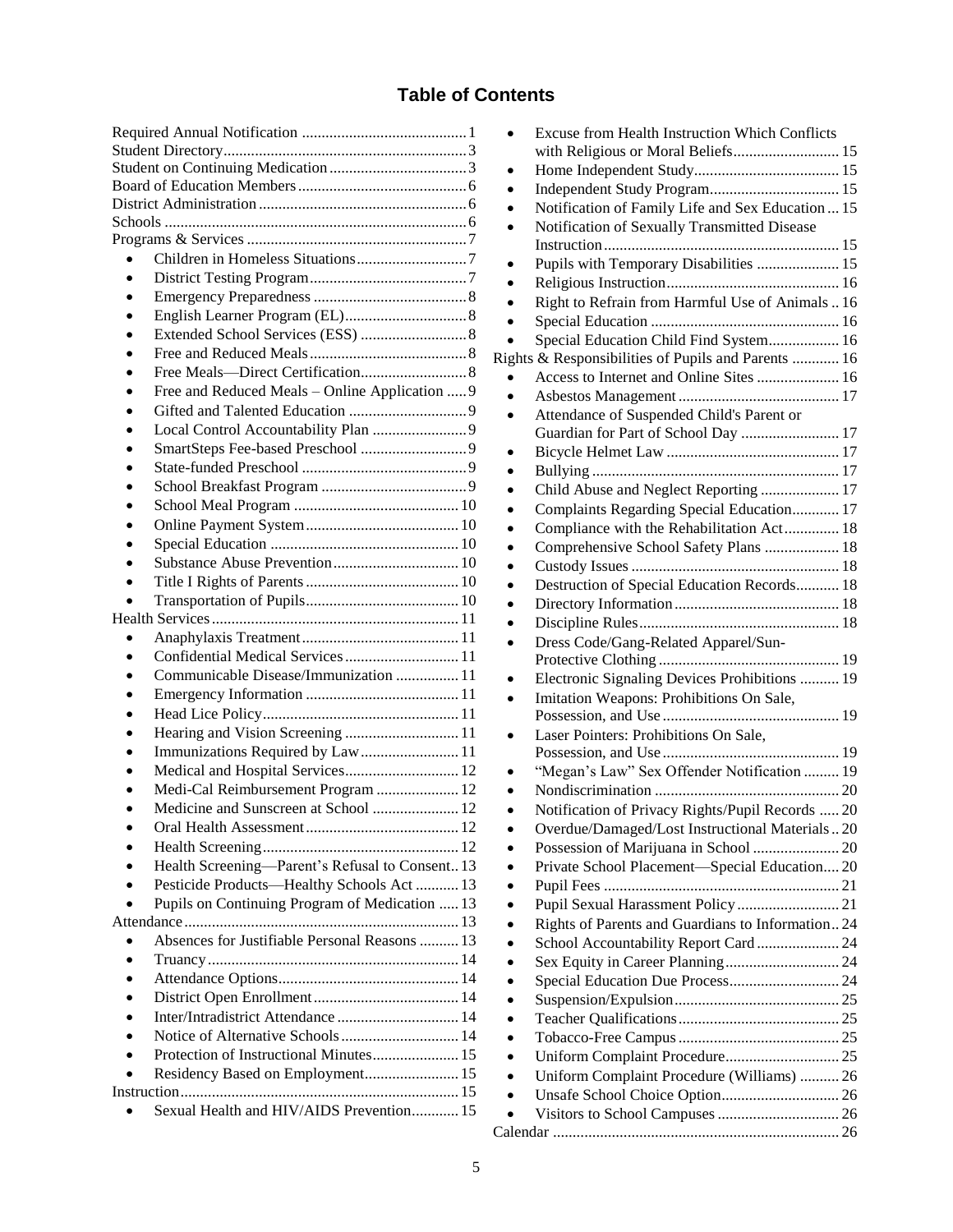# **Board of Education Members**

|                            |                 | email:                      | If you wish to contact the Board by             |
|----------------------------|-----------------|-----------------------------|-------------------------------------------------|
| President                  | Emma Turner     | emma357@aol.com             | mail, send to:                                  |
| Vice President David Chong |                 | david.chong@lmsvschools.org | Board of Education                              |
| Clerk                      |                 |                             | La Mesa-Spring Valley<br><b>School District</b> |
| Member                     | <b>Bob Duff</b> | bduff@cox.net               | 4750 Date Ave.                                  |
| Member                     | Jim Long        | jclongmba@gmail.com         | La Mesa, CA 91942                               |

Board of Education meetings are generally scheduled the first and third Tuesdays of each month at the Education Service Center, 4750 Date Avenue, La Mesa, at 7:00 p.m. Please check District website for schedule.

# **District Administration**

|                               |                                |                        | email:                                          |
|-------------------------------|--------------------------------|------------------------|-------------------------------------------------|
| Brian Marshall                | Superintendent                 | $(619)$ 668-5700 x6383 | brian.marshall@lmsyschools.org                  |
| Guido Magliato                | Asst. Supt., Learning Support  | $(619)$ 668-5700 x6387 | guido.magliato@lmsvschools.org                  |
| David Feliciano               | Asst. Supt., Business Services | $(619)$ 668-5700 x6392 | david.feliciano@lmsvschools.org                 |
| Tina Sardina                  | Asst. Supt., Human Resources   | $(619)$ 668-5700 x6372 | tina.sardina@lmsyschools.org                    |
| <b>Program Administration</b> |                                |                        |                                                 |
| <b>Andrew Smith</b>           | Director, Special Education    | $(619)$ 668-5700 x6200 | $and$ rew.smith@lmsvschools.org                 |
| Jody BonDurant-<br>Strong     | Director, Student Support      | $(619)$ 668-5700 x6306 | jody.bondurantstrong@<br><i>lmsyschools.org</i> |
| Rita Schwartz                 | Preschool Program              | $(619)$ 668-5700 x6480 | rita.schwartz@lmsvschools.org                   |
| <b>District Website</b>       | www.lmsyschools.org            |                        |                                                 |

| <b>Schools compared to the School</b> | <b>Principal</b> | <b>Address</b>                                                                      | <b>Phone</b> |
|---------------------------------------|------------------|-------------------------------------------------------------------------------------|--------------|
|                                       |                  |                                                                                     |              |
|                                       |                  |                                                                                     |              |
|                                       |                  | Casa de OroDana James  Agua Dulce & Ramona, Spring Valley 91977 668-5715            |              |
|                                       |                  |                                                                                     |              |
|                                       |                  |                                                                                     |              |
| <b>Kempton Street Literacy</b>        |                  |                                                                                     |              |
|                                       |                  | Academy Wendy Newmark  740 Kempton St., Spring Valley 91977668-5870                 |              |
|                                       |                  |                                                                                     |              |
|                                       |                  | La Presa Elementary Peter Dean  519 La Presa Ave., Spring Valley 91977 668-5790     |              |
|                                       |                  | Lemon AvenueNatalie Martinez 8787 Lemon Ave., La Mesa 91941 668-5835                |              |
|                                       |                  | Loma Elizabeth Rackliffe  10355 Loma Lane, Spring Valley 91978668-5862              |              |
|                                       |                  | Maryland Avenue Kelli Maringer  5400 Maryland Ave., La Mesa 91942 668-5744          |              |
|                                       |                  | Glenn E. Murdock Jennifer Luibel  4354 Conrad Dr., La Mesa 91941  668-5775          |              |
|                                       |                  |                                                                                     |              |
|                                       |                  | NorthmontLaura Hollis 9405 Gregory St., La Mesa 91942668-5830                       |              |
|                                       |                  |                                                                                     |              |
|                                       |                  |                                                                                     |              |
|                                       |                  | Sweetwater Springs Monica Robinson  10129 Austin Dr., Spring Valley 91977 668-5895  |              |
|                                       |                  |                                                                                     |              |
|                                       |                  | Parkway Middle Mary Beason  9009 Park Plaza Dr., La Mesa 91942 668-5810             |              |
|                                       |                  | Spring Valley AcademyMargaret Jacobsen 3900 Conrad Dr., Spring Valley 91977668-5750 |              |
| <b>STEAM Academy</b>                  |                  |                                                                                     |              |
|                                       |                  |                                                                                     |              |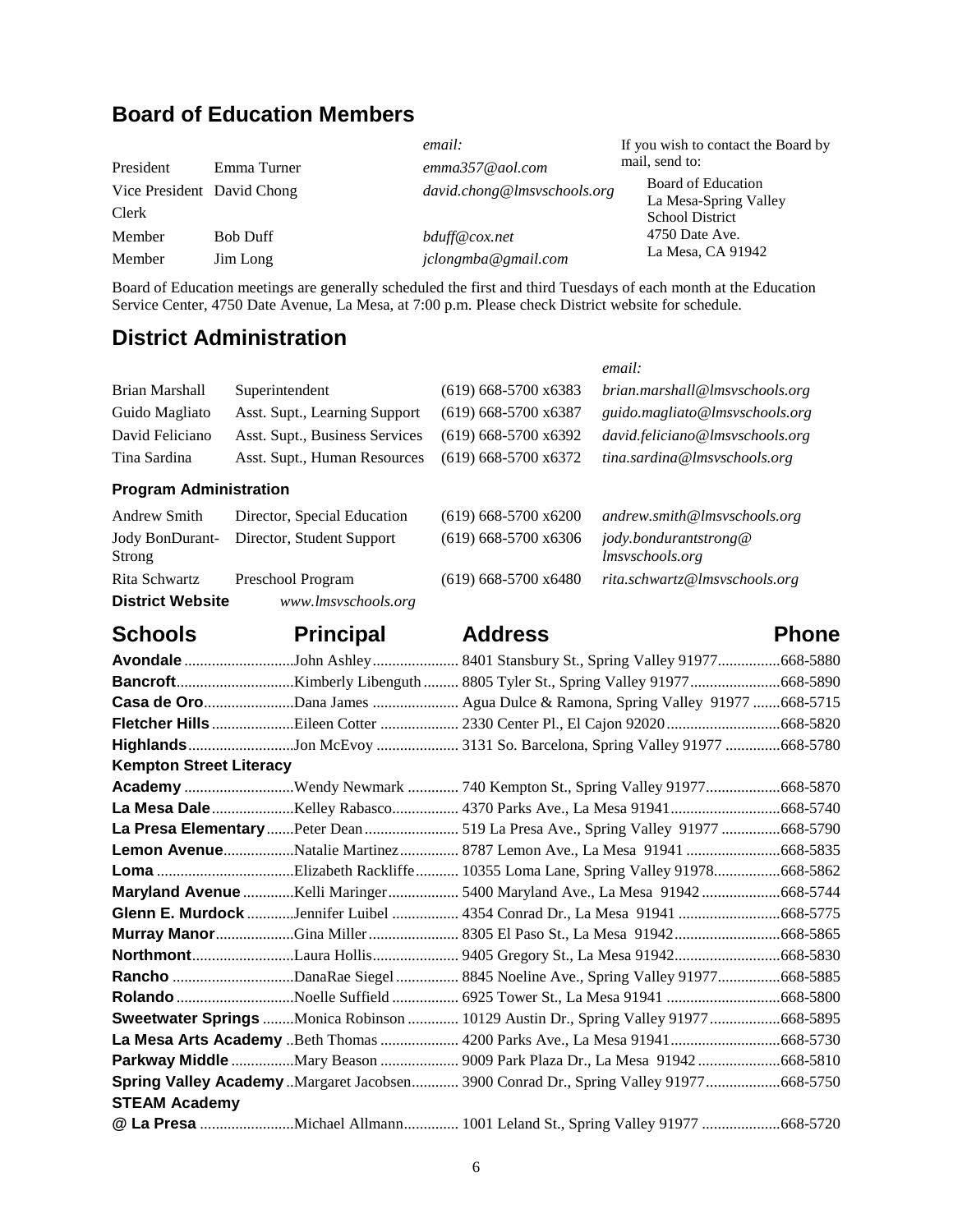### **Programs & Services Children in Homeless Situations**

The La Mesa-Spring Valley School District (District) has a liaison for children who lack a fixed, regular, and adequate nighttime residence. This includes, but is not limited to, living in:

- 1) A shelter
- 2) A motel, hotel or weekly rate housing
- 3) A house or apartment with more than one family because of economic hardship or loss
- 4) An abandoned building, car, at a campground, or on the street
- 5) Temporary foster care or with an adult who is not the parent or guardian
- 6) Substandard housing (without electricity, water, or heat)
- 7) With friends or family because of a runaway or unaccompanied youth situation

Students have a right to enroll in school of origin or school where they are currently residing without proof of residency, immunization records or tuberculosis skin-test results, school records, or legal guardianship papers. Additionally, students have a right to education and other services including: to participate fully in all school activities and programs for which the student is eligible, to qualify automatically for school meal programs, to receive transportation services, and to contact liaison to resolve disputes that arise during enrollment.

No child in a homeless situation shall be required to attend a separate school for homeless children or youth, and shall not be stigmatized by school personnel. Contact Homeless Liaison at (619) 668-5700, ext. 6365

#### **District Testing Program**

A comprehensive assessment program exists at all grades to determine how well students are meeting Common Core State Standards (CCSS) and progressing toward college and career readiness. In October 2013, Assembly Bill 484 was signed into law and established the California Assessment of Student Performance and Progress (CAASPP) system. More information can be found at <http://www.cde.ca.gov/nr/re/ht/caaspp.asp>

For the 2017-18 school year, the CAASPP encompasses the following required assessments in grades 3-8:

- **Smarter Balanced Assessments for Mathematics and English-language arts in grades 3-8:** Smarter Balanced is designed to measure progress toward achieving Common Core Standards and preparation for college and career.
- **Alternate Assessments for Mathematics and English-language arts in grades 3-8:** The California Alternate Assessment (CAA) measures alternate achievement standards for students with significant cognitive disabilities.
- **The California Science Test Field Test (CAST) in grades 5 and 8:** the California Science Test (CAST) is aligned to the California Next Generation Science Standards (CA NGSS) that were adopted by the State Board of Education in March 2013. The CA NGSS emphasize the importance of having a deep understanding of science concepts and engaging in scientific thinking. The field test replaces the California Standards Test (CST). For more information, go to <http://www.cde.ca.gov/ta/tg/ca/caasppscience.asp>
- **Alternate Assessment for Science in grades 5 and 8:** the pilot test of the California Alternate Assessment (CAA) for Science (Year 2) is designed to ensure that students with the most significant cognitive disabilities achieve higher academic outcomes. The CAA for science measures what students can do through the adapted grade-level core content connectors aligned with the California Next Generation Science Standards (CA NGSS) and assesses the student on the basis of his or her current level of development.

Per California Education Code, Parents/Guardians have the right to excuse their student(s) from the CAASPP testing through written notification to the school site. (EC 60615)

In addition to the CAASP system, the following state required assessments are administered:

- **California English Language Development Test (CELDT):** Federal and state laws require that school districts must give a state test to students whose primary home language is not English. For several years, California has used the California English Language Development Test (CELDT). In 2017-18, Kindergarten students, and students who are new to California whose primary home language is not English, will take the CELDT Initial.
- **English Language Proficiency Assessments for California (ELPAC):** California is in the process of transitioning from the CELDT to the ELPAC which is aligned with the 2012 California English Language Development Standards. In 2017-18, students in grades 1-8 who have been identified as English Learners in previous years through the CELDT, will take the ELPAC Summative. The ELPAC Summative will be given annually to English learners to determine services needed and progress achieved.
- **California Physical Fitness Test (PFT) in grades 5 and 7:** the PFT for students in California is the FITNESSGRAM which consists of six parts that show a level of fitness that offers a degree of defense against diseases stemming from inactivity.

The District has also developed **District Benchmark Assessments** given at the start of the school year and at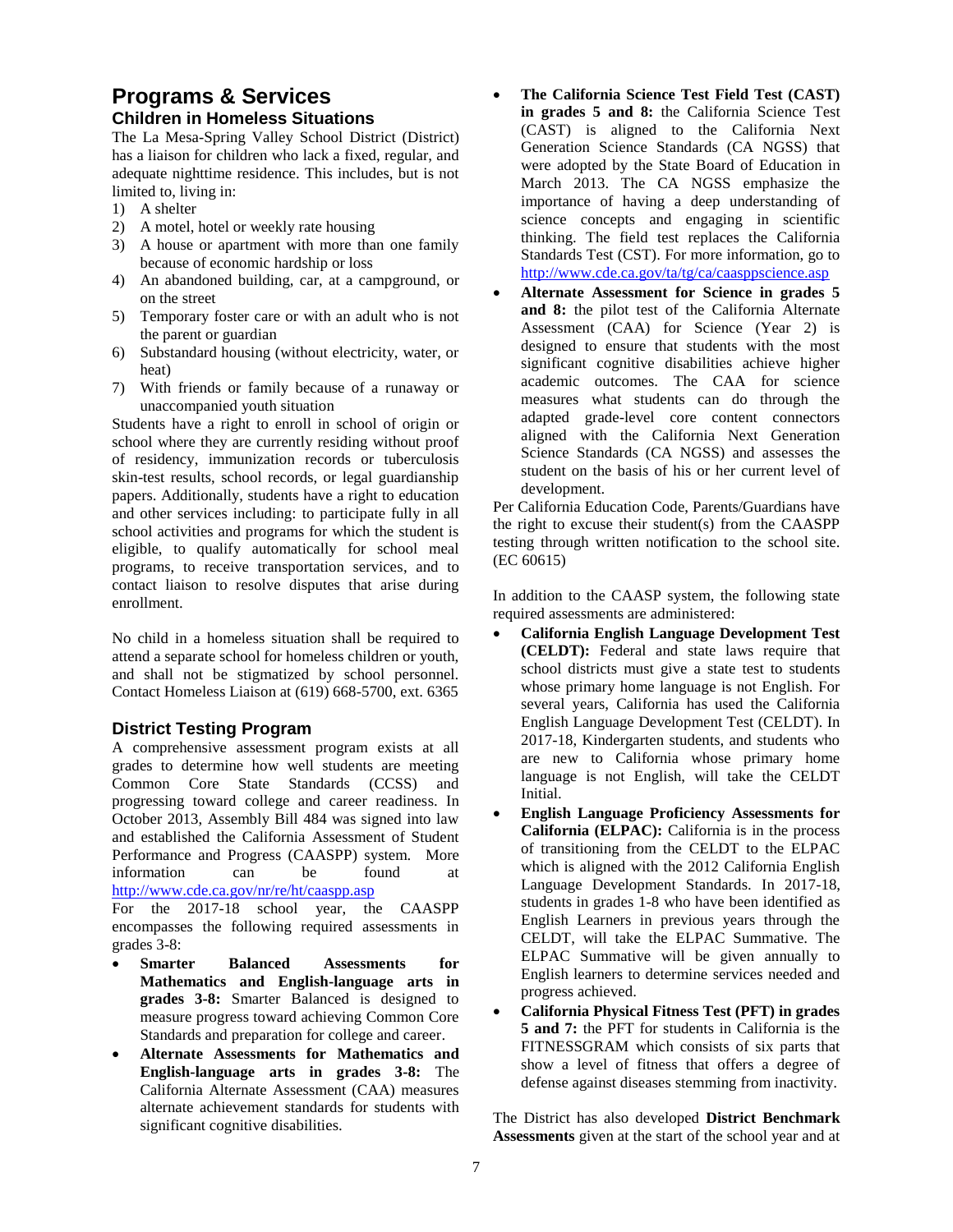specific intervals in math and language arts. The results of these tests are used to evaluate educational programs, individual progress, and assist in qualifying students for participation in special programs.

#### **Emergency Preparedness**

In compliance with state law and cooperation with state and local emergency agencies, Crisis Response Plans have been developed for each individual school and the District administrative office. The Superintendent and District Crisis Response Coordinator oversee and monitor the plans. Each school conducts monthly fire/earthquake drills and at least one lockdown drill per year. In the event of an emergency, the staff will implement its Crisis Response Plan. Proper supervision and care of pupils will be provided by the school staff. During an emergency, pupils will not be released from school except to a parent/guardian or other authorized adult, so it is extremely important that emergency contact information be constantly updated throughout the school year. Contingency plans are developed each year for the safe transportation of all students and staff, regardless of any disabilities, in case an evacuation of the school becomes necessary.

#### **English Learner Program (EL)**

The fundamental goal of the Program is for English Learners (ELs) to develop proficiency in English and in the grade-level Common Core State Standards as rapidly and as effectively as possible. As a result, ELs will make appropriate progress through the curriculum as they acquire competence in English. ELs are reclassified as fluent English proficient (FEP) after meeting established State and District criteria to ensure that these students have overcome language barriers, have recouped any academic deficits incurred in other areas of the curriculum, and have demonstrated English-language proficiency and academic achievement comparable to their native English speaking peers. The District provides four instructional program options—Structured-English Immersion, Alternative Program—Bilingual, Dual Language Immersion, and English Language Mainstream. New students are identified and their parents notified according to State and Federal requirements. Subsequently, parents are notified of their child's progress toward State and District guidelines of English proficiency at the beginning of each school year. English Language Development (ELD) is a component of all program options for ELs through all proficiency levels at a minimum of 30 minutes per day by a credentialed teacher in addition to ELD integrated into all content areas throughout the day. The ELD component is based on California English Language Development standards and provides a pathway to the English Language Arts and other content area Standards. Specific information regarding this program may be obtained by calling the Learning Support Dept. at (619) 668-5700, ext. 6395.

#### **Extended School Services (ESS)**

The ESS program is a self-supporting program that provides before-and after-school supervision for Early Admission Kindergarten (EAK) through eighth-grade students. The program operates at each school from 6:00 a.m. to 6:00 p.m. year round, except major holidays and some school breaks. Daily activities include homework/enrichment, sports, crafts, quiet games, and playground time. Throughout the year, children are offered opportunities to participate in areas that focus on academics, fine arts, and athletics. The fee during the academic year is \$90 per week for the first child and \$81 per week for each additional child in the family. ESS also offers an AM only program for \$45 per week and a PM only program for \$66 per week during the academic school year. There are no sibling discounts for these two programs. The break time fee is \$135 per week for the first child and \$125 for each additional child. Break time fees include all field trip costs and one ESS T-shirt.

Families are required to pre-register and pre-pay for ESS. ESS accepts Visa, Mastercard, Discover, and debit cards online and by phone. The weekly fee is a flat rate regardless of the number of hours or days the child attends the program. ESS accepts the following programs: CDA, SD County Programs, RESPITE, and YMCA. For additional information, call the ESS Department at (619) 644-3800.

#### **Free and Reduced Price Meals—EC 49520, 48980, 42 USC 1758, 7 CFR 245.5**

Do you know that your child may be eligible for free meals at school? Children from families whose income is at or below the levels shown on an eligibility scale established by the federal government are eligible for free meals. Applications for free meals will be sent home to all pupils at the beginning of the school year. A new application must be turned in each school year. The information on the application is confidential and will only be used to determine eligibility for meal benefits. Notification indicating eligibility or non-eligibility will be provided within five days after the application has been submitted. If you do not agree with the decision or have questions about your application, please contact the school office. You may also call the Director of Child Nutrition, Jill Whittenberg, at (619) 668-5764 if you have any questions about the process of applying for free meals.

#### **Free Meals—Direct Certification**

Households that receive CalFresh benefits (formerly food stamps) or CalWorks Benefits may receive a letter stating their children are approved for free lunches based on information received by the CalFresh or CalWorks office. Applications do not need to be submitted for children whose names are listed on the letter. If you receive a letter and the name of a child living in the household is not listed, an application must be completed for that child. All newly enrolled pupils need an application submitted, including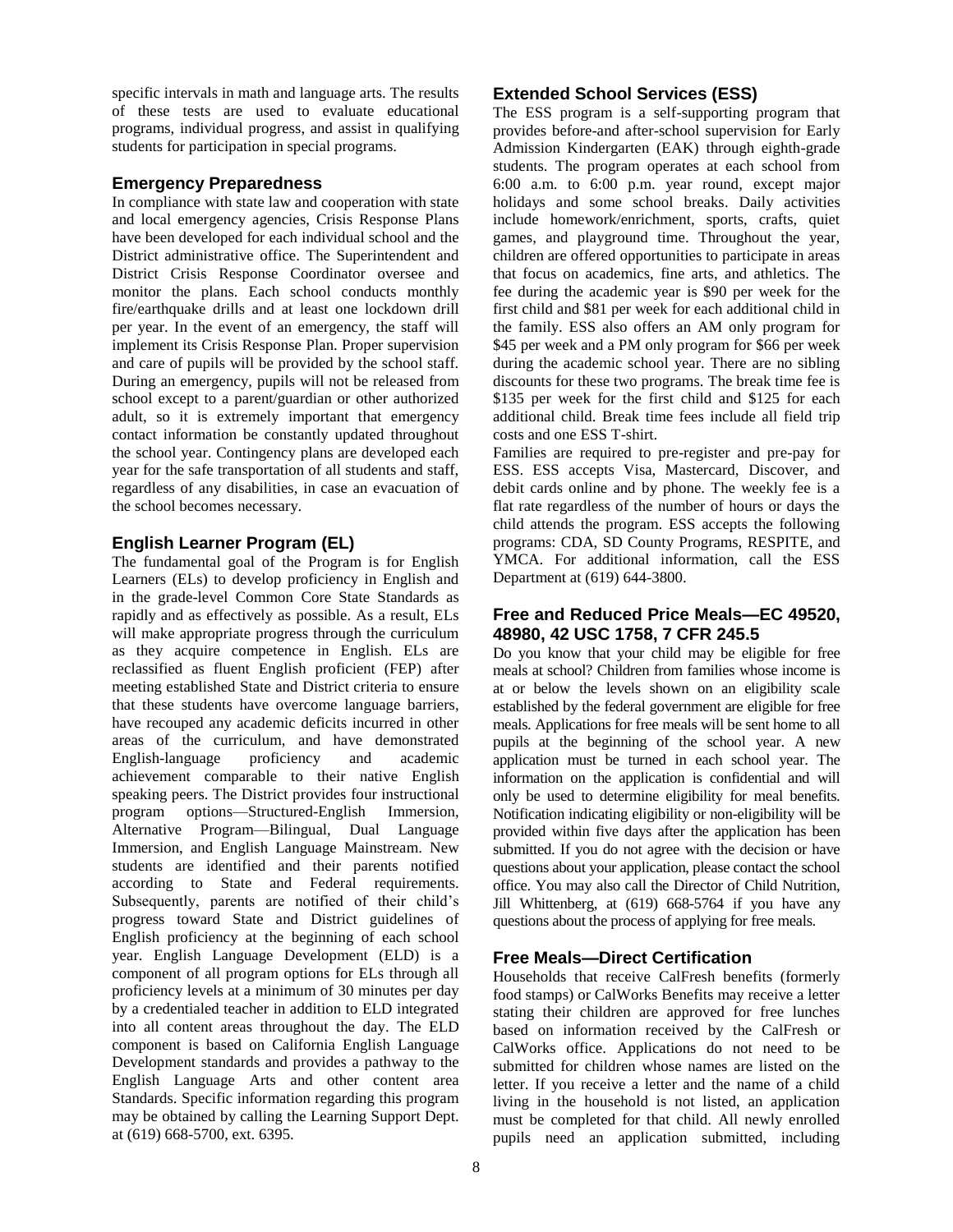kindergarteners. If you receive a letter and do not want your child(ren) to receive free meals, please contact the Child Nutrition Department. If you have not received a letter by the time school starts, please complete and turn in an application for free or reduced-price meals with the appropriate case number listed.

#### **Online Application for Free and Reduced Price Meals**

You may apply for Free and Reduced Meals on the La Mesa-Spring Valley District website. The District website is located at [www.lmsvschools.org.](http://www.lmsvschools.org/) Simply find the title "Online Application for Free and Reduced Price Meals," click on the link and complete the online application process. It is helpful if you have your child's six-digit student identification number available. Follow the steps and this paperless application will be instantly sent to the Child Nutrition Department and processed the same day.

#### **Gifted and Talented Education**

Programs for Acceleration, Challenge and Enrichment (PACE) is a recently re-designed program whose purpose is to provide maximum opportunities for advancement to high ability students in a rigorous and flexible learning environment. Students are identified based on multiple measures that assess ability and achievement, in addition to parent and teacher input, and may allow for identification as early as kindergarten. Students who qualify for PACE will be clustered with other PACE identified students where they will receive specialized and differentiated instruction that promotes intellectual challenge and critical thinking, in addition to the core program. For additional information, contact the Learning Support Dept. at (619) 668-5700, ext. 6395.

#### **Local Control Funding Formula (LCFF); Local Control and Accountability Plan (LCAP) – EC52060**

Local Control Funding Formula (LCFF) is a historic shift in California public school funding. Instead of allocating funds for programs and services that the State previously determined to be a priority, the new formula gives local school boards more decisionmaking authority over how to allocate resources in a way that improves opportunity and achievement for all students. The Local Control and Accountability Plan (LCAP) is intended to provide details regarding local educational agencies' (LEAs) actions and expenditures to support pupil outcomes and overall performance. The Local Control Funding Formula (LCFF) provides base grant funding and supplemental/concentration funding. While supplemental/concentration funding may support all students, it is intended to be focused on the needs of low-income students, foster youth, and English learners.

The State has determined eight priorities that school districts must address per Education Code. The eight priorities include: basic; implementation of State standards; parent involvement; pupil achievement; pupil engagement; school climate; course access; and other pupil outcomes.

The engagement of parents, pupils, and other stakeholders is required and critical to the LCAP process. In La Mesa-Spring Valley the involvement process includes the 20/20 Visioning Group; District Advisory Council (DAC); District English Learner Advisory Council (DELAC); Classified Staff Council (CSC); District Staff Council (DSC); SDCOE Foster Youth Services Coordinating Program; and student groups. Prior to final Board approval, the draft LCAP is also placed on the District Website with an opportunity for public comment/input.

#### **SmartSteps Fee-based Preschool**

La Mesa-Spring Valley School District offers SmartSteps, a fee-based preschool at two locations – Fletcher Hills Elementary (#376700461) in El Cajon and Maryland Avenue Elementary (#376700136) in La Mesa. A child must be three years old by August 1 of the current school year to attend. SmartSteps is a halfday program, 8:30 am – 11:30 am, 2, 3, or 5 days a week. The fee is \$45, \$65, or \$107 a week. To register, contact Maryland Avenue at (619) 668-5744, or Fletcher Hills at (619) 668-5820.

#### **State-funded Preschool**

La Mesa-Spring Valley School District offers free part day (8:30 am – 11:30am) state funded preschool programs to families meeting income eligibility requirements. Priority is given to children who will be four years of age on or before September 1 of the school year. State funded preschool programs are offered at Avondale (#376600515), Bancroft (#376700372), Kempton, (#376701229), La Mesa Dale (#376600883), La Presa Elementary (#376600177), Rancho (#370806360), and Sweetwater Springs (#376700483) Elementary Schools. For additional information regarding the state funded preschool program call (619) 668-5700, ext. 6480 or 6481.

#### **School Breakfast Program**

Breakfast is served during the half hour prior to the start of each school day. Pupils select from a variety of hot entrees, cereal, bread and grain products, fruit, juice, and low-fat white milk. Pupils eligible for a free or reduced-price lunch are also eligible for a free or reduced-price breakfast. The full cost of a breakfast is \$1.25. Prepayment may also be made with a weekly rate of \$6.25.

Schools offering a breakfast program include Avondale, Bancroft, Casa de Oro, Highlands, Kempton Street Literacy Academy, La Mesa Arts Academy, La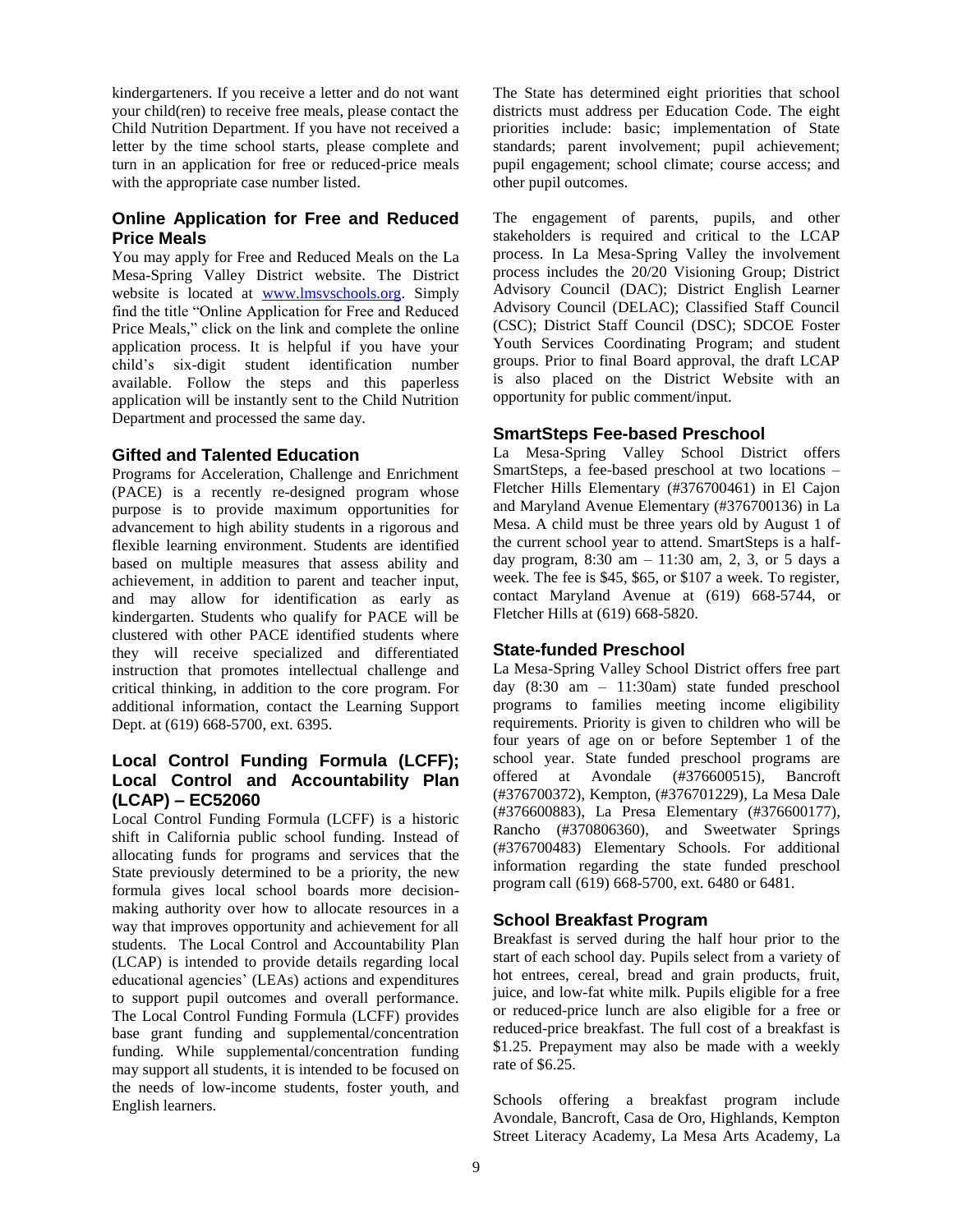Mesa Dale, La Presa Elementary, Loma, Murdock, Murray Manor, Parkway Middle, Rancho, Rolando, Spring Valley Academy, STEAM Academy @ La Presa, and Sweetwater Springs.

#### **School Meal Program**

The Child Nutrition Department provides balanced, healthful, and delicious meals. The Kid's Way Café Program offers four nutritious entree selections. Pupils may select fruits and vegetables at the salad bar. Milk is the only beverage offered with lunch at the elementary schools. If your child has an allergy to milk, a doctor's note is required in order to receive a milk substitute.

The price of a complete lunch at the elementary schools is \$2.50. Meals may be purchased for a week or more at a time with a weekly rate of \$12.50. Preprinted envelopes for paying in advance are available in the school office. Snack, milk, and juice can be paid for in advance by purchasing ticket booklets, available for \$5 or \$10. Payments should be brought to the school office before the lunch period. Pupils may also pay cash for meals on a daily basis when they come to the cafeteria.

The price of a complete lunch at the middle schools and academies is \$2.50 per meal or \$12.50 per week. Payments at the middle schools and academies should be brought to the cafeteria before the lunch period. At the middle schools and academies pupils may purchase food items separately rather than as a complete meal. Prices vary by item.

Checks are accepted and should be made payable to the La Mesa-Spring Valley School District. If checks are returned because of insufficient funds, a \$10 service fee will be charged.

Computerized System—All District schools have a computerized system to record when meals are served and when you turn in a payment. The computer maintains students' account balances.

#### **Online Payment System**

Parents can now pay online for their child's breakfasts and lunches through *www.schoolcafe.com*. Please log on and register your child. There is a small transaction fee to sign up for payments.

This institution is an equal opportunity provider.

#### **Special Education**

The Individuals with Disabilities Education Act (IDEA) requires school districts to provide a free and appropriate public education to children with disabilities. The La Mesa-Spring Valley School District provides a continuum of program options for children identified as individuals with disabilities to ensure they receive educational

programs in the least restrictive environment. Teachers, parents, speech-language pathologists, psychologists, therapists, nurses, paraprofessionals, and administrators contribute to the total program. An Individualized Education Plan (IEP) is developed for children who qualify for special education services. Programs are available for children from infancy through eighth grade. If you feel your child is in need of special education services please contact any school/office or the Special Education Department at (619) 668-5700, ext. 6208 or 6210.

#### **Substance Abuse Prevention**

The Board of Education recognizes the use of alcohol and other drugs adversely affects a pupil's ability to achieve academic success, is physically and emotionally harmful, and has serious social and legal consequences. The District offers preventive instruction which helps pupils obtain current and accurate information, develop and maintain a positive self-concept, and use appropriate social and personal skills to resist involvement with alcohol and other drugs.

The Board supports prevention and intervention programs that include the involvement of pupils, parents/guardians, and community agencies/  $parents/guardians,$  and community organizations.

#### **Title I Rights of Parents – 20 USC 6311, 34 CFR 200.61**

The Title I program is a federally funded program that provides supplementary services to economically disadvantaged pupils. Schools qualify for Title I funding based upon the number of pupils at the school receiving free or reduced-price lunch. Title I funds are used for the purchase of materials, additional personnel, staff training, parent education, and extended instruction time for language arts and mathematics. If you would like this information please speak to your school principal. Specific information for this program may be obtained by calling the Learning Support Dept. (619) 668-5700 ext. 6395.

#### **Transportation of Pupils**

The District provides limited home-to-school transportation to pupils in grades K–6 living beyond the established transportation boundary line. This transportation service is provided for a fee. The Transportation Fee Program provides the option of purchasing an annual bus pass for \$175, a semester bus pass for \$105, or \$2.00 per day (\$1.00 each way). Single-ride tickets are also available in book form which includes 40 tickets for \$40. Sibling discounts are available.

Applications may be obtained from the school site, Transportation Department, or the bus driver. Free transportation is available to children whose families qualify for Child Nutrition's free lunch program and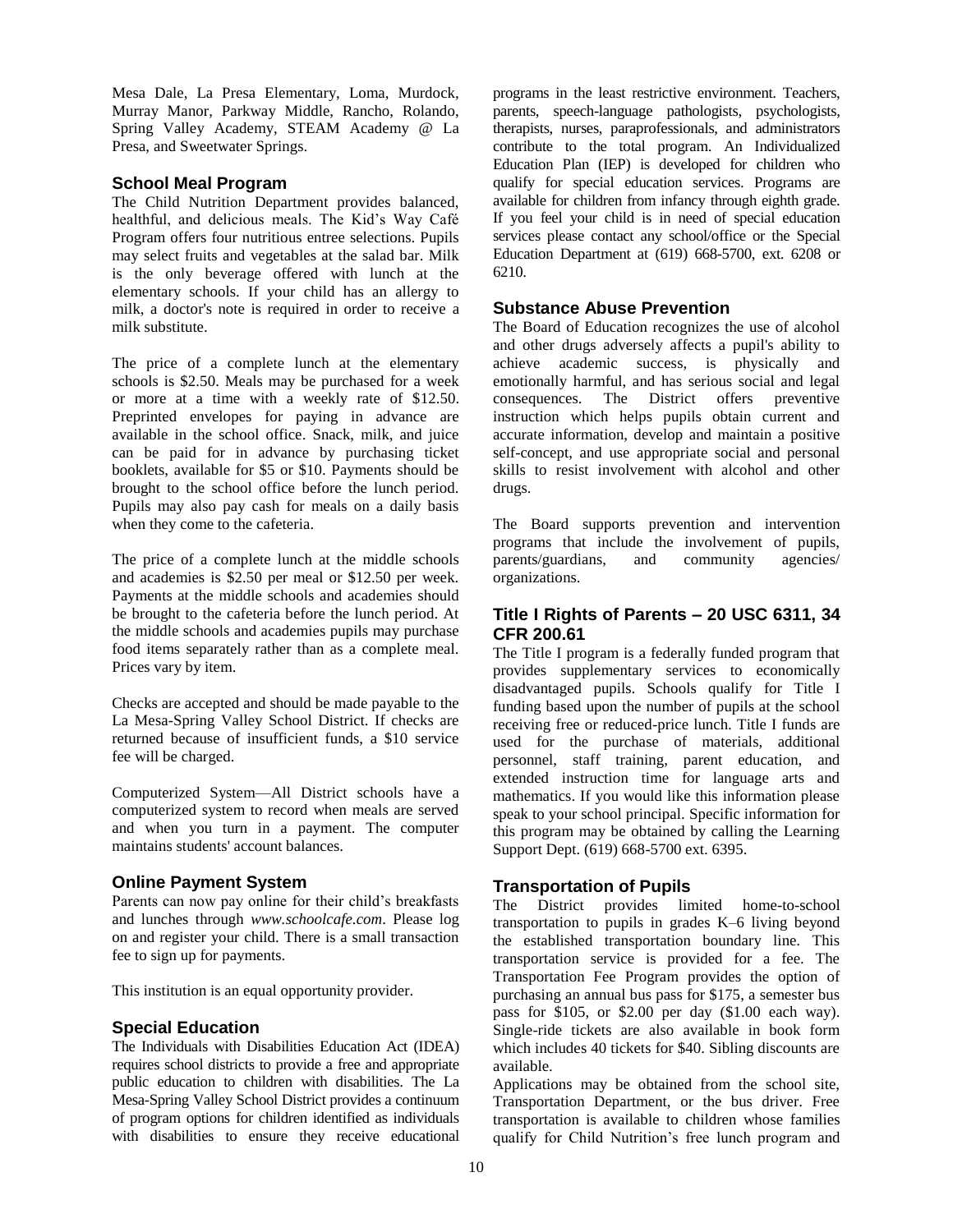who reside within the appropriate transportation area. Bus transportation is provided for pupils living within the appropriate transportation area, beyond the following distances:

> K–3 1 mile 4–6 1 1/2 miles

If you have any questions, please contact the Transportation Department at (619) 668-5767.

### **Health Services Anaphylaxis Treatment – EC 49414**

Education Code authorizes districts to provide epinephrine auto-injectors to trained personnel to use to provide emergency medical aid to persons suffering from anaphylactic reaction.

#### **Confidential Medical Services—EC 46010.1**

Education Code authorizes districts to excuse pupils in grades 7–12 inclusive from the school for the purpose of obtaining confidential medical services without the consent of the pupil's parent/guardian.

#### **Cooperation in Control of Communicable Disease and Immunization of Pupils—EC 49403**

The District may permit a licensed physician or nurse to administer immunizing agents to prevent or control communicable diseases to pupils whose parents have consented in writing to such immunization.

The following guidelines should be followed to protect your child and other children from communicable disease:

- a) Children should remain home until free from a fever 100° or above for at least 24 hours.
- b) Children who have diarrhea or vomit at home, or are sent home from school because of this, should stay home until free from symptoms for 24 hours.
- c) Children should not come to school with an undiagnosed rash.

Children who exhibit signs of passable contagious conditions will be sent home until symptom-free or cleared to return by a medical provider. Children will not be transported by school bus.

#### **Emergency Information**

To safeguard your child's health and welfare, the school must have current emergency information on file. Such information should include home address, home and work telephone numbers of the parents or guardians, name and telephone number of at least one relative or friend who is authorized to provide transportation and/or care for the child, and childcare provider information if applicable. This is especially important in cases of crisis situations or natural

disasters. Students WILL NOT be released to anyone who is not listed on the emergency contact list.

#### **Head Lice Policy – BP 5141.33(a)**

The District recognizes head lice infestations among students require treatment but do not pose a risk of transmitting disease. If a student is found with active, adult head lice, he/she shall be allowed to stay in school until the end of the school day. Upon return to school, the student will be checked before he/she can return to the classroom. When it is determined one or more students in a class or school are infested with head lice, parents of students in that class or school will be notified. Staff shall maintain the privacy of students identified as having head lice.

#### **Hearing and Vision Screening—EC 49452, 49452.5**

The Governing Board of any school district shall provide for the vision and hearing screening of pupils enrolled in the district. A pupil may be excluded from mandated screening programs if the parent/guardian files a written statement refusing consent for the examination with the principal of the child's school.

#### **Immunizations Required by Law—EC 48216, 48980, 49403 & C.A.C., Title 17, Chapter 4 Subchapter 8**

California law requires parents of all children under 18 years of age or on first entry to a California school to complete a California School Immunization Record. Verification of immunizations against polio, diphtheria, pertussis, tetanus, measles, rubella, mumps, and hepatitis B must be presented on admission to school. All children entering kindergarten shall have received their second measles vaccination and be immunized against hepatitis B and varicella. All out-of-state entrants, K–8, must have had a varicella vaccination. The second MMR, hepatitis B series, TD booster, and Tdap booster are required for all entering seventhgrade pupils. The hepatitis B series may be given over a period of six months. It is recommended the series be started a year ahead. Check with your school for new immunization requirements. Pupils not meeting the requirements will not be allowed to register.

New legislation (SB 277) would allow pupils who, prior to January 1, 2016, have a personal belief exemption on file to be enrolled in a public elementary or secondary school. The bill will prohibit advancement to the  $7<sup>th</sup>$  grade unless the pupil has been immunized as required by the bill. Effective July 1, 2016, this bill will prohibit enrollment for all new pupils and those advancing to the  $7<sup>th</sup>$  grade unless the pupil has been immunized as required by the bill.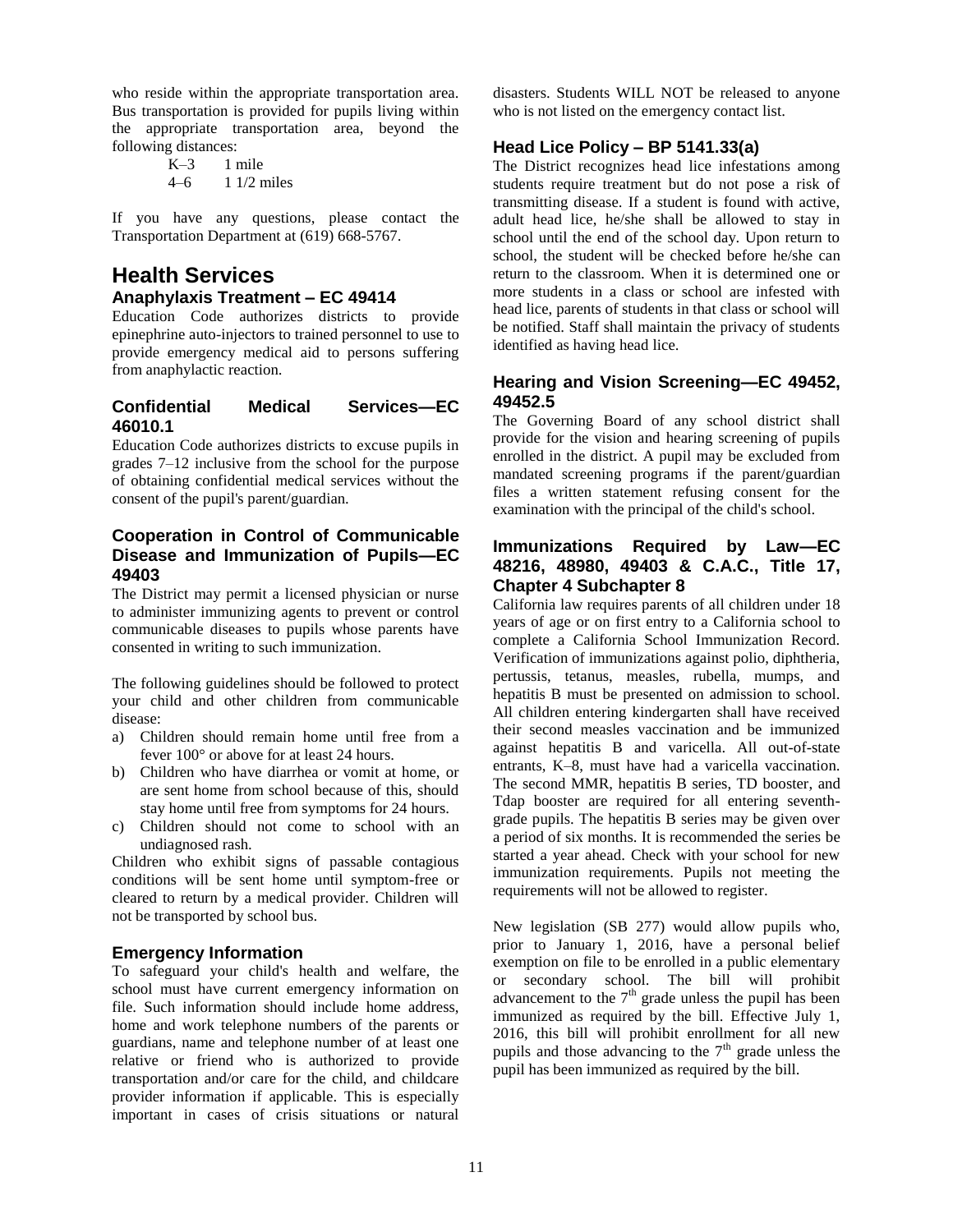#### **Medical and Hospital Services for Pupils-EC 32221.5, 49471, 49472**

Under state law, school districts are required to ensure that all members of school athletic teams have accidental injury insurance that covers medical and hospital expenses. This insurance requirement can be met by the school district offering insurance or other health benefits that cover medical and hospital expenses. Health coverage will be confirmed for each extracurricular athletic team member prior to athletic participation.

The La Mesa-Spring Valley School District does not provide medical, accident, or dental insurance for pupils injured on school premises or during school activities; however, the District does offer an optional pupil medical or hospital insurance to parents wishing to purchase coverage for injuries arising from school programs or activities. Information regarding the coverage offered will be sent home with each pupil at the beginning of the school year.

Some pupils may qualify to enroll in **Covered California.** Covered California is a no-cost or low-cost health insurance program. For information on health care coverage options and enrollment assistance, contact [www.coveredca.com](http://www.coveredca.com/) or call 1-800-300-1506.

#### **Medi-Cal Reimbursement Program**

The La Mesa-Spring Valley School District, in cooperation with the California Departments of Health Services and Education, has a program to allow the District to be reimbursed with Federal Medicaid dollars for selected health services (such as hearing and vision screenings, health assessments, etc.) provided to eligible students at school. In accordance with Local Education Agency rules and guidelines, we are notifying you that eligible student records may be forwarded to the District's billing agency. These records will be forwarded in a confidential manner. The District holds a contract that contains a specific confidentiality clause to ensure information is not disclosed inappropriately; further, our vendor is HIPAA compliant (Federal Health Insurance Portability and Accountability Act).

School health services currently provided to all students will not be charged by this program. Students will not be denied services they require to attend school, and parents will not be billed for these services by the school district.

#### **Medicine and Sunscreen at School—EC 49423, 35183.5**

Pupils requiring medication at school may be assisted by school personnel. Any medication to be dispensed at school must be brought to the school office by an adult. Parents must complete Form 09562, Medication Authorization and Plan, available in the school health office or on the Internet at www.lmsvschools.org/Page/1110. The form must be signed by a California-licensed physician. School personnel may not assist a child with administration of medication unless Form 09562 has been filed with the school. This form must be completed each time there is a change in the medication and must be renewed each year.

If your child's physician would like your child to carry and self-administer asthma medication, the following forms must be completed and signed: 1) School Asthma Action Plan, 2) Request to Carry and Self-Administer Asthma Medication, and 3) Authorization for Use or Disclosure of Health Information. Students who need to take Epinephrine prescribed by a physician during the school day may carry and selfadminister the Epi-Pen if two requirements are met: 1) The school district must receive a written statement from the physician that includes the name of the medication, how it is to be used, dosage, and confirmation that the student is able to self-administer the medication (Form 09562). 2) The school district must receive a written statement from parent/guardian that contains a consent allowing the student to selfadminister the Epi-Pen, a release allowing the school nurse or other designated school personnel to consult with the student's physician if questions or concerns arise, and a release absolving the school district and school personnel from civil liability if the selfadministering student suffers an adverse reaction (Form CDE Ref. SB1912).

Pupils may use sunscreen during the school day without a physician's note or prescription. Each school is authorized to establish a policy regarding the use of sunscreen. School personnel are not required to assist pupils in applying sunscreen.

#### **Oral Health Assessment—EC 49452.8**

Kindergarten students and first-grade students who did not attend kindergarten must present proof of having received an oral health assessment (dental check-up) or completion of a form provided by the district on which the parent can indicate why an oral health assessment by a licensed dentist or other registered dental health professional cannot be completed.

#### **Health Screening—H&SC 124100, 124105**

A physical examination is required for all new children entering kindergarten or first grade. The examination must be given within six (6) months prior to entering kindergarten or ninety (90) days following the first day of school for new first graders. A pupil may be excluded from school for up to five days based on the failure to comply, or sign a waiver. Free health screenings are provided through the local health department.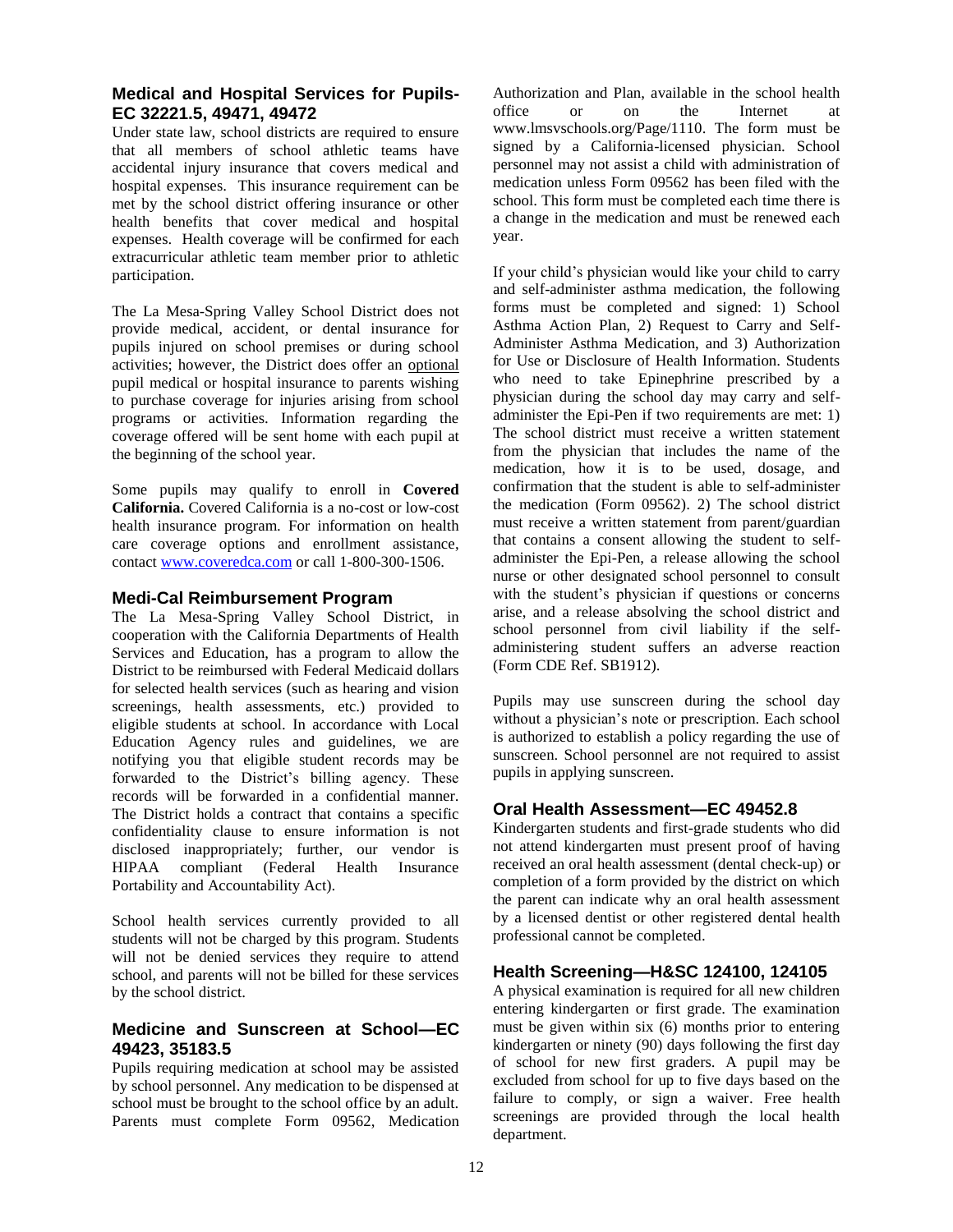#### **Health Screening—Parent's Refusal to Consent—EC 49451, 48980 & 20 USC 1232h**

A child may be exempt from a physical examination whenever the parents file a written statement with the school principal stating they will not consent to a routine physical examination of their child. Whenever there is good reason to believe the child is suffering from a recognized contagious or infectious disease, the child will be excluded from school attendance.

#### **Pesticide Products—Healthy Schools Act – EC 17612, 48980.3**

The District selects and uses the least hazardous methods and materials available to control pests/weeds. Furthermore, pesticides are used only on an as-needed basis and through precision targeting to areas not contacted by students and/or staff. If it is necessary to use a pesticide, parents and staff will be informed 72 hours in advance of use through the school newsletter, flyer, or notice posted at the site. The Healthy Schools Act of 2001 requires the District to provide information with regard to the use of pesticides. Products we expect to use this year will include Nufarm Credit Extra 41 with Glyphosate for weeds; JT Eaton Apple Bait Block Rodenticide with Diphacinone for rodents; Max Force Gel Bait with Fipronil, Max Force Grandular with Hydramethylnon, Phantom Termiticide with Chlorfenapyr, and Wisdom TC Flowable with Bifenthrin for ants and roaches; Wasp Freeze with dtrans Allethrin-Phenothrin; Alpine Dust insecticide with diatomaceous earth for bees; Pro-Control Aerosol with Pyrethrins and Piperonyl Butoxide for insects; Advion Insect Granule with Methyl for mosquitos; and Archer Insecticide Growth Regulator with Pyriproxyfen Pyridine for insects. All chemicals have a CAUTION signal word label.

#### **Pupils on a Continuing Program of Medication—EC 49423 & 49480**

The parent or legal guardian of any public school pupil on a continuing medication regimen for an ongoing condition shall inform the school nurse or other designated school employee of the medication being taken, the current dosage, and the name of the supervising physician. With the consent of the parent or guardian, the school nurse may communicate with the physician and may counsel with school personnel regarding the possible effects of the drug on the child's physical, intellectual, and social behavior; and symptoms of adverse side effects, omission, or overdose. The superintendent of each school district shall be responsible for informing parents of all pupils of the requirements of this section.

# **Attendance**

#### **Absences for Justifiable Personal Reasons—EC 48260, 48980, 48205**

- a. A pupil shall be excused from school when the absence is:
	- 1. Due to his or her illness.
	- 2. Due to quarantine under the direction of a county or city health officer.
	- 3. For the purpose of having medical, dental, optometric, or chiropractic services rendered.
	- 4. For the purpose of attending the funeral services of a member of his or her immediate family, as long as the absence is not more than one day if the service is conducted in California and not more than three days if the service is conducted outside California.
	- 5. For justifiable personal reasons, including, but not limited to, an appearance in court, attendance at a funeral service, observance of a holiday or ceremony of his or her religion, or attendance at religious retreats, when the pupil's absence has been requested in writing by the parent or guardian and approved by the principal.
	- 6. Attendance at an education conference on the legislative or judicial process offered by a nonprofit organization.
	- 7. For grades  $7 \& 8$ , for the purpose of obtaining confidential medical services without consent of parent.
	- 8. For purposes of spending time with a member of the pupils' immediate family who is an active duty member of the uniformed services, and has been called to duty for, is on leave from, or has immediately returned from deployment to a combat zone or combat support position. Absences granted pursuant to this paragraph shall be granted for a period of time to be determined at the discretion of the superintendent.
- b. A pupil absent from school under this provision shall be allowed to complete all assignments and tests missed during the absence that can be reasonably provided and, upon satisfactory completion within a reasonable period of time, shall be given full credit. The tests and assignments shall be reasonably equivalent to, but not necessarily identical to, the tests and assignments that the pupil missed during the absence. If pupil is not offered this opportunity, his/her grade will not be reduced nor will academic credit be lost.
- c. For purposes of this section, attendance at religious retreats shall not exceed four hours per semester.
- d. If student is on a SART/SARB attendance contract, absences can only be excused by school or by doctor's note.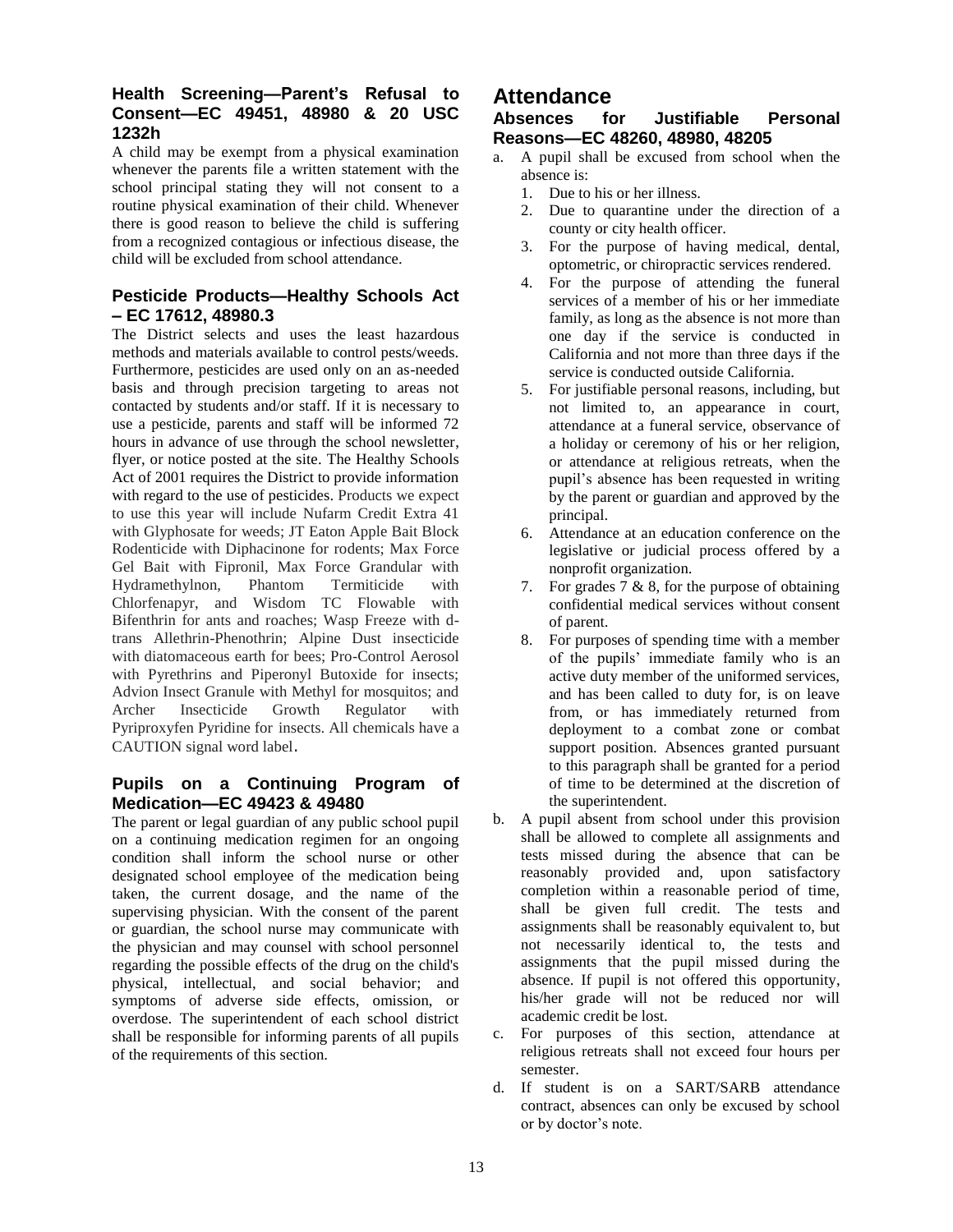e. Students who are absent without valid excuse, and their parents/guardians, may be subject to truancy and/or criminal proceedings.

#### **Truancy - EC 48260**

Students who are absent without valid excuse, and their parents/guardians, may be subject to truancy and/or criminal proceedings.

**The first time** a truancy report is issued, the pupil and, as appropriate, the parent or legal guardian may be requested to attend a meeting with a school counselor or other school designee to discuss the attendance issue and develop a plan to improve attendance.

**The second time** a truancy report is issued within the same school year, the pupil may be given a warning by a peace officer pursuant to Penal Code section 830.1. The pupil may also be assigned to an afterschool or weekend study program located within the same county as the pupil's school.

**The third time** a truancy report is issued within the same school year, the pupil shall be classified as a habitual truant and may be required to attend an attendance review board or a truancy mediation program pursuant to EC 48263.

**The fourth time** a truancy is issued within the same school year, the pupil may be within jurisdiction of the Juvenile Court that may adjudge the pupil to be a ward of the court pursuant to Welfare and Institutions Code section 601.

#### **Attendance Options—EC48200, 48980 (j)**

Pupils ages 6–18 are required to compulsory education and parent(s) must enroll pupils of compulsory age in the school district in which the residence of either the parent or legal guardian is located. A pupil may alternatively comply with the residency requirements for school attendance in the District if he or she meets any of the following: placed in a foster home or licensed children's institution within the boundaries of the District; a pupil for whom interdistrict transfer has been approved; an emancipated pupil who resides within the boundaries of the district; a pupil who lives in the home of a care-giving adult that is located within the boundaries of the District. The District may also deem a pupil as having complied with the residency requirements for school attendance if one or both of the parents or legal guardians of the pupil are physically employed within the boundaries of the district for a minimum of 10 hours during the school week.

The District currently provides comprehensive educational programs for children enrolled in kindergarten through grade eight. These programs are available on a limited basis through statutory attendance options to pupils who reside outside District boundaries. Additional attendance options, as described below, are available on a limited basis to pupils whose parents or guardians currently reside within District attendance boundaries and to pupils who have established residency pursuant to provisions of EC 48204 (f).

#### **District Open Enrollment—EC 35160.5**

Open enrollment is available to pupils whose parents or guardians currently reside within District attendance areas and to pupils who have otherwise established residence pursuant to provisions of Education Code 48204 or 48209. This policy allows parents to select the District school they wish their child to attend regardless of their school of residency, based upon availability. Requests for admission are based on a random, unbiased selection process. Additional information and applications are available at each school office or through the Student Support Department.

#### **Interdistrict Attendance—EC 46600, 46611**

Education Code provides two or more school districts may enter into an agreement to allow a pupil to attend a school outside the district of residence. Such transfers are subject to local board policy and approval. Information and applications regarding interdistrict attendance are available through the Student Support Department and the website at *www.lmsvschools.org/Page/1095*.

#### **Intradistrict Attendance-EC 35160,5(b)**

The District has a program of intradistrict choice wherein requests for admission are based on a random, unbiased process. This permissive statutory option is not currently available to pupils who reside outside District boundaries. Information and applications regarding intradistrict attendance are available through the Student Support Department and the website at *www.lmsvschools.org/Page/1095*.

#### **Notice of Alternative Schools—EC 48980, 58500, 58501**

California state law authorizes all school districts to provide for alternative schools. Education Code defines an alternative school as a school or separate class group within a school which is operated in a manner designed to:

- a. Maximize the opportunity for pupils to develop the positive values of self-reliance, initiative, kindness, spontaneity, resourcefulness, courage, creativity, responsibility, and joy.
- b. Recognize the best learning takes place when the pupils learn because of their desire to learn.
- c. Maintain a learning situation maximizing pupils' self-motivation and encouraging the pupils in their own time to follow their own interests. These interests may result in whole or in part from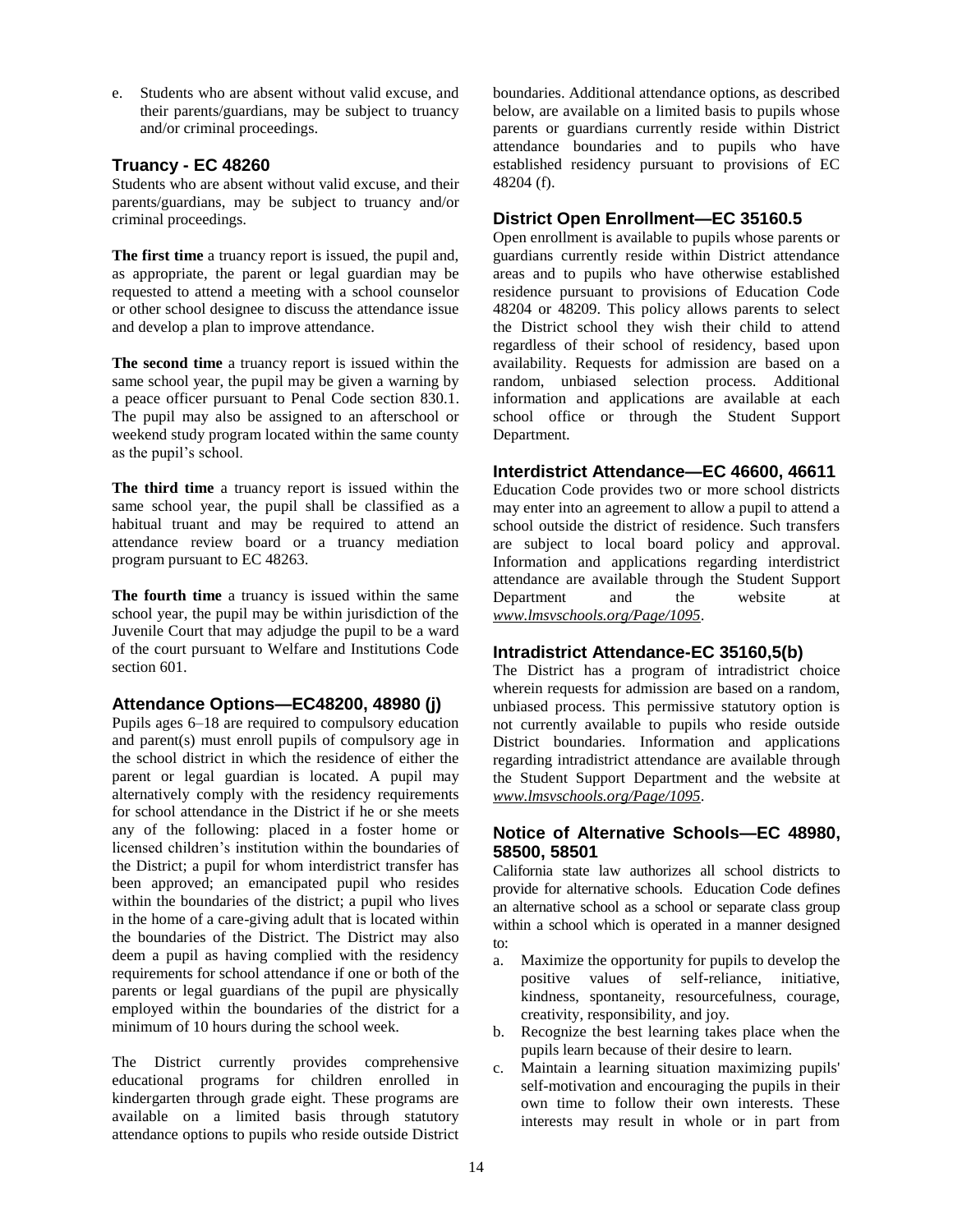presentation by their teachers of choices of learning projects.

- d. Maximize the opportunity for teachers, parents, and pupils to cooperatively develop the learning process and its subject matter. This opportunity shall be a continuous, permanent process.
- e. Maximize the opportunity for the pupils, teachers, and parents to continuously react to the changing world including, but not limited to, the community in which the school is located.

In the event any parent, pupil, or teacher is interested in further information concerning alternative schools, the county superintendent of schools, the administrative office of this District, and the principal's office in each attendance unit has copies of the law available for information. This law particularly authorizes interested persons to request the Governing Board of the District to establish alternative school programs.

#### **Protection of Instructional Minutes**

Continuous and consistent attendance is of utmost importance for your child's education and learning. Therefore, it is important they attend school each day, and all day. PLEASE do not schedule appointments (doctor, dentist, etc.) during the school day. IF you must, then please be sure your child is in school before and after the appointment. DO NOT keep them out all day long.

#### **Residency Based on Parent or Guardian Employment—EC 48204 (f)**

Generally the District shall admit only those pupils who provide proof of District residency. District residency may also be granted to a pupil not residing in the District if the pupil's parent/guardian works within the District boundaries. Proof of such employment shall be required prior to enrollment and must be verified annually.

The District may deny an employment-related transfer if it is determined the transfer would adversely affect any existing desegregation plan or if the transfer would result in additional costs to the District in excess of any state funds received for the transfer. An employmentrelated transfer to a specific school may be denied if space is not available at that school.

#### **Instruction**

#### **Sexual Health and HIV/AIDS Prevention Intervention—EC 48980, 51201.5, 51938**

Parents shall be notified in writing prior to any instruction, class, or assembly on HIV/AIDS and HIV/AIDS prevention. The instruction is provided by certificated staff. The pupil shall be excused from such instruction upon written parental request. Copies of the California Comprehensive Sexual Health and HIV/AIDS Prevention Education Act are available upon request from the Student Support Department.

#### **Excuse from Health Instruction Which Conflicts with Religious or Moral Beliefs— EC 51240**

Whenever any part of the instruction in health, family life education, and sex education conflicts with the religious training and beliefs, or personal or moral convictions of the parent or guardian or any pupil, the pupil shall be excused from such instruction upon written request of the parent or guardian.

#### **Home Independent Study**

The District maintains Home Independent Study for parents wishing to educate their child at home. Instructional support, materials, and consultation are provided. The Home Independent Study program is located at 4811 Glen Street, La Mesa. Information about this program may be obtained by calling (619) 668-8366.

#### **Independent Study Program—EC 51745**

The Independent Study Program may be offered to an individual or group of pupils as an alternative to a regular classroom program of instruction. Independent study refers to a formal independent learning arrangement in which a written agreement exists between a pupil and a designated supervisor in a school. The program does not allow parents to keep school-age children at home without a legal reason. Independent study contracts may not be written for less than five consecutive school days.

#### **Notification of Family Life and Sex Education—EC 51550, 51553, 51938**

Parents shall be notified in writing prior to any instruction or class in which human reproductive organs and their functions or processes are described, illustrated, or discussed. Opportunity is provided for parents or guardians to request in writing that their child not attend the class. Such requests shall be valid for the school year in which they are submitted. Curriculum and materials are available for review upon request. Please contact the school principal.

#### **Notification of Sexually Transmitted Disease Instruction—EC 51820**

Parents shall be notified in writing at least fifteen (15) days prior to beginning a unit of instruction in sexually transmitted disease education. Parents may review textbooks, audiovisual aids, and any other instructional materials to be used prior to the instruction provided by District personnel. Parents may request in writing that their child be exempted from sexually transmitted disease instruction programs.

#### **Pupils with Temporary Disabilities— EC 48206.3, 48207, 48208, 48980(j)**

The parent or guardian of a pupil with a temporary disability who is in a hospital or other residential health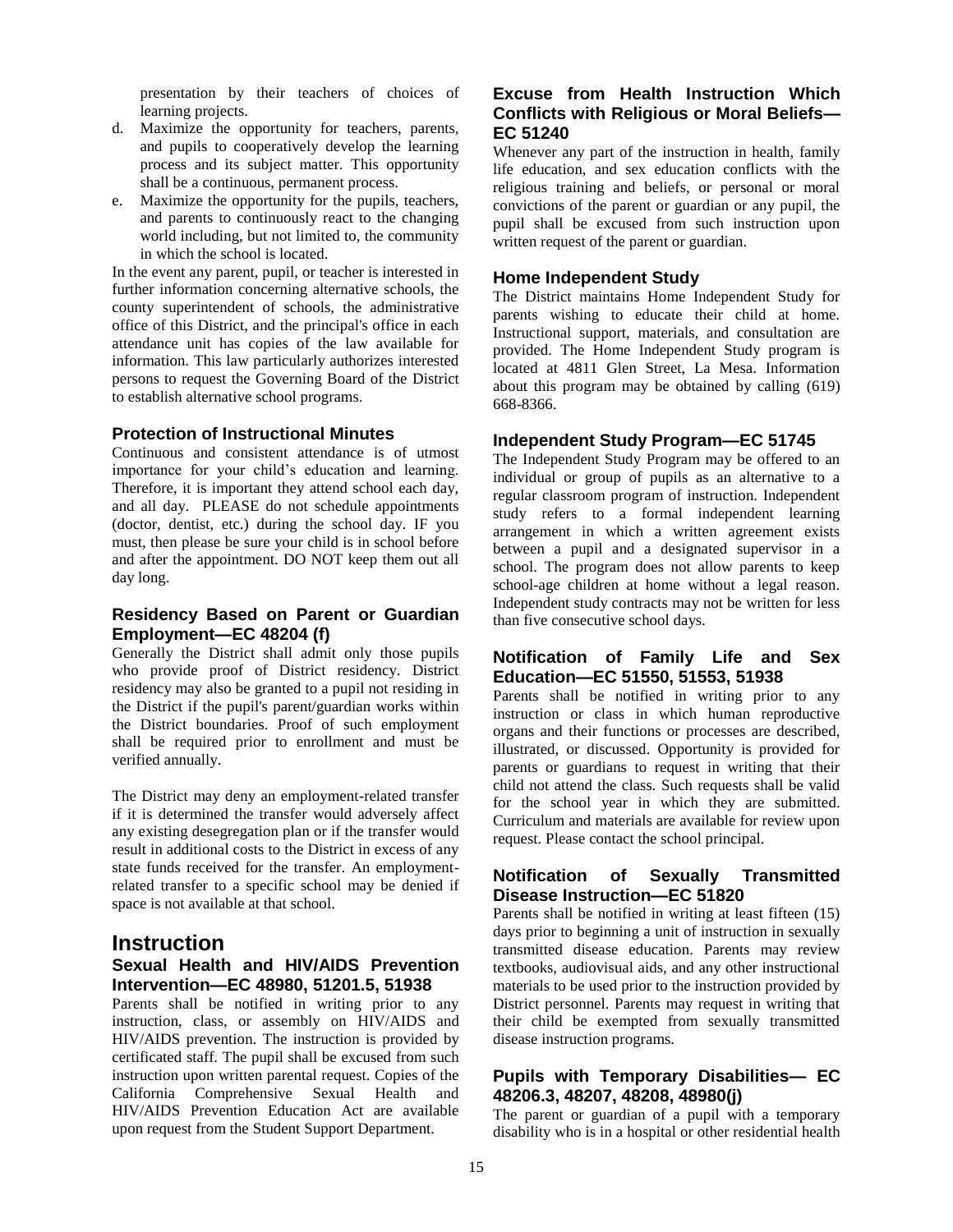facility shall notify the school district where the pupil is receiving care if an individualized instruction program is desired.

Individual home hospital instruction is provided by the District when a pupil becomes temporarily disabled and is expected to be out of school for longer than two weeks. It is the responsibility of the parent to request this service. The Student Support Department should be contacted and a Physician's Statement of Home Hospital Teaching Service should be completed.

#### **Religious Instruction—EC 46014**

Release time will not be granted for religious instruction during the legal minimum instructional day. However, pupils may be released up to four days per month as long as the minimum day requirements are met for any day the pupil is released.

#### **Right to Refrain from Harmful Use of Animals—EC 32255-32255.6, 48980**

A pupil with a moral objection to dissecting or otherwise harming or destroying animals may refrain from such activity. Parents wishing to have their youngster excluded from any activity involving dissection should inform the school in writing. The teacher may (but is not required to) provide an alternative project.

#### **Special Education—EC 56301 (IDEA 20 USC 1400)**

The District provides special education programs and services to identified individuals with disabilities whose needs cannot be met with modifications of the regular program. If you have a question regarding your child's eligibility for special education programs and services, contact your site principal or school psychologist. Rights and procedures to initiate a referral for assessment to determine eligibility for special education are available from your site principal or resource staff. A student may be eligible for special education if s/he meets eligibility criteria in one of 13 disabilities: specific learning disability, hard of hearing, deafness, deaf-blindness, visual impairment, orthopedic impairment, emotional disturbance, speech or language impairment, other health impairment, intellectual disability, multiple disability, autism, and traumatic brain injury. For students who meet eligibility criteria, an Individualized Education Plan (IEP) is developed, and programs and services are provided at no cost to parents.

California law requires school districts to provide special education programs for children with disabilities. In rare instances when a student's needs cannot be met by the District, arrangements may be made for service to be provided by neighboring districts or certified nonpublic schools. The continuum of programs/services considered for eligible students in least restrictive environment include but are not limited to: Specialized Academic Instruction, Designated Instruction and Services (e.g., Speech and Language, Adapted Physical Education).

#### **Special Education: Child Find System— EC 56301**

The District must inform parents of federal law requirements that a free and appropriate public education (FAPE) in the least restrictive environment be offered to eligible pupils with disabilities ages 3 – 21 years, including pupils that are migrant, homeless, or wards of the state; and children with disabilities attending private schools. Any parent suspecting a child has exceptional needs due to a disability may request the school assess for eligibility for special education services.

The District ensures annual notification of the availability of special education programs and services is published each year in local newspapers. Notification from the East County SELPA is published each fall, in both English and Spanish, in a local East County newspaper. The San Diego County Office of Education also publishes annual notification in the San Diego Union Tribune in English and Spanish each fall. The publications encourage parents to contact the school district, SELPA Office, or the San Diego County Office of Education if they have children between the ages of birth to 21 years who may have a physical or mental problem that may make a difference in their child's ability to learn.

### **Rights & Responsibilities of Pupils and Parents Access to Internet and Online Sites—EC**

# **48980 (h)**

Electronic information resources are used in the classroom to support District-adopted curriculum. All Internet traffic is routed through a proxy server that provides filtering of inappropriate material. Pupils may access such technology only after signing the Acceptable Use of Technology Agreement that describes responsibilities, ethics, security measures, and consequences for violation of the agreement. Written parent/guardian authorization is required for pupils to be granted access to the Internet or other commercial online services. One exception to this is the Smarter Balanced Assessment that all students are required to take. The assessment accesses the Internet through a secure browser which prevents students from navigating away from the test. Please see District Testing Program for more information. Specific information regarding the privileges, rights, and responsibilities of pupils regarding such access is available from the school principal or Learning Support Department.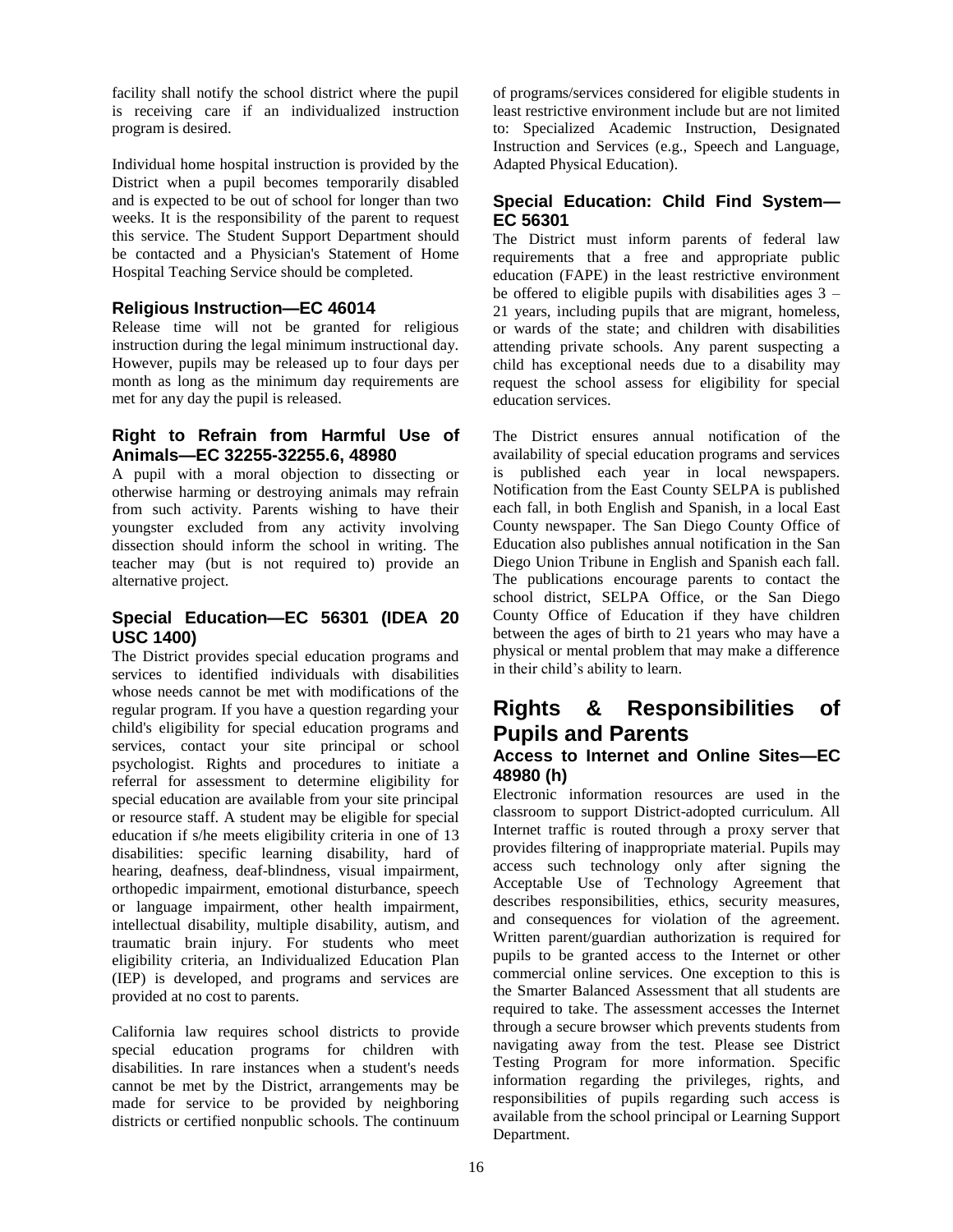#### **Asbestos Management—40 CFR 763.93**

The District has completed its required three-year reinspection of all Asbestos Containing Building Materials (ACBM) with an accredited inspector. The reinspection data has been incorporated into the District's Management Plan. A copy of the plan is available for review during normal office hours in the Facilities Office at the Operations Center or in the main office at any of our schools. If copies of the plan are desired, a nominal duplicating fee may be charged.

#### **Attendance of Suspended Child's Parent or Guardian for Part of School Day—EC 48900.1**

When a pupil is suspended from a class, the teacher of the class from which the pupil was suspended, with the concurrence of the principal, may require the pupil's parent/guardian to attend a portion of the school day in the class. The parent/guardian shall receive prior written notice such attendance is required pursuant to law.

#### **Bicycle Helmet Law—VC 21212**

California Vehicle Code requires all persons under 18 years of age to wear a properly fitted and fastened bicycle helmet while operating a bicycle on any street, bikeway, or public bicycle path or trail.

Pupils violating California Vehicle Code or local school rules governing the safe operation of a bicycle to and from school or on a school campus may have their riding privileges suspended.

#### **Bullying (Safe Place to Learn Act)—EC 234.1, EC 48900(r)**

The Governing Board is committed to maintaining a learning environment free from bullying. Any student who engages in bullying others may be subject to disciplinary action up to and including suspension and expulsion. Bullying means any severe or pervasive physical or verbal act or conduct, including communications made in writing or by means of any electronic device directed towards one or more pupils that has or can reasonably be predicted to have the effect of causing a reasonable pupil or pupils one or more of the following:

- a) fear of harm to that pupil or pupil's property
- b) experience a substantially detrimental effect on his or her mental health;
- c) experience a substantial interference with his or her academic performance; or
- d) experience substantial interference with his or her ability to participate in or benefit from the services, activities, or privileges provided by the school

Bullying includes one or more acts committed by a pupil or group of pupils and may include hate violence, intimidation, threats, and harassment.

Any pupil who feels he/she is being or has been subjected to bullying shall immediately notify his/her teacher or any other staff member. A school employee to whom a complaint is made or who observes an incident of bullying shall intervene immediately, when safe to do so. The principal or designee to whom a complaint is filed shall immediately investigate the allegation in accordance with administrative regulation. Where the principal or designee finds bullying occurred, he/she will take prompt action to end the bullying and address its effects on the target. The principal shall also advise the Superintendent or designee and refer the matter to law enforcement.

#### **Child Abuse and Neglect Reporting – Penal Code 11164**

District staff is required by law to report cases of child abuse and neglect to the appropriate law enforcement agency when they have a reasonable suspicion that a child has been a victim of child abuse and/or neglect. Reasonable suspicion does not require certainty that the child abuse and/or neglect has occurred. The reporting staff member's name and report are confidential. The fact that a child is homeless or an unaccompanied minor is not, in and of itself, a sufficient basis for reporting child abuse or neglect.

#### **Complaints Regarding Special Education—CAC 5, Sections 3125, 3309**

All efforts are made to resolve disputes at the District level. Please contact the Special Education Department if there is a dispute.

State regulations require the District to establish procedures to address complaints regarding special education. School districts may notify parents and guardians of all pupils of their right to file a written complaint if they believe the District is in violation of federal or state law governing the identification or placement of special education students, or similar issues. The notice may also include that state regulations require the party filing the complaint to forward a copy of the complaint to the local education agency serving the child at the same time the party files the complaint with the department, in accordance with section 300.153(d) of Title 34 of the Code of Federal Regulations.

To obtain more information about dispute resolution, including how to file a complaint, contact the California Department of Education, Special Education Division, Procedural Safeguards Referral Service (1- 800/926-0648 or fax 916/327-3704) or visit the Department's Web site at http://www.cde.ca.gov/sp/se/qa/pssummary.asp.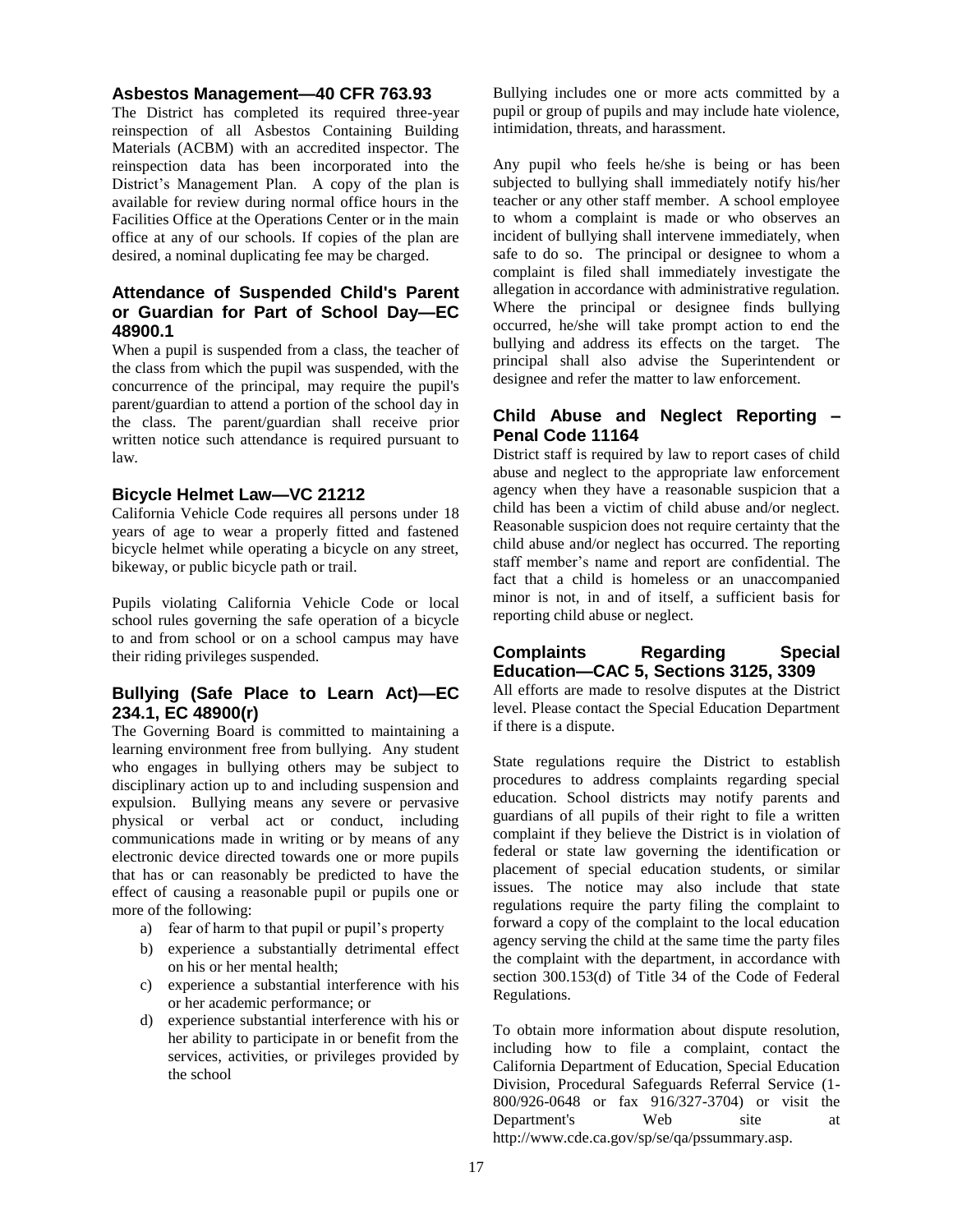Complaints alleging violations of IDEA may be mailed to:

California Department of Education Special Education Division Procedural Safeguards Referral Service 1430 N. Street, Suite 2401 Sacramento, CA 95814 Attn: PSRS Intake

#### **Compliance with the Rehabilitation Act— Section 504**

The District complies with all rights related to Section 504 of the Rehabilitation Act which prohibits discrimination against individuals with disabilities, including both pupils and staff, by school districts receiving federal financial assistance. Included in the U.S. Department of Education regulations for Section 504 is the requirement handicapped pupils be provided with a free and appropriate public education (FAPE). These regulations require identification, evaluation, provision of appropriate services, and procedural safeguards. For information regarding compliance issues contact Student Support at (619) 668-5700, ext. 6306.

#### **Comprehensive School Safety Plans—EC 35294.6**

Comprehensive school safety plans were first developed and approved by the School Site Council of each school in 1998. Each plan is revised annually, as needed, following a review of student data including suspensions/expulsions, accident reports, etc.

#### **Custody Issues**

Schools are not a forum to settle custody disputes and the school has no legal jurisdiction to refuse a biological parent access to his or her child and the child's school records unless a signed restraining order or proper divorce papers specifically setting forth limitations are on file at the school office. Custody disputes must be handled by the courts.

#### **Destruction of Special Education Records Public Law 94-142, Section 121a.573(a)**

Federal law requires copies of records for children in special education be retained for three (3) years following the termination or transfer of the child from the special education program. This statement serves as notification that records of any child in special education may be destroyed three (3) years from the time the child leaves special education in the District.

Parents of students enrolled in special education programs have a right to examine and receive copies of records within five business days after a request is made, and before any IEP meeting, hearing, or resolution session regarding their child.

#### **Directory Information – EC 49073**

This District makes pupil directory information available in accordance with state and federal laws. Directory information including your child's name, date of birth, birthplace, address, telephone number, participation in school activities, dates of attendance, awards, and previous school attended will be available to specified agencies. The agencies who can receive the information are as follows: (a) federal, state, and local governmental agencies; (b) nonprofit youth organizations, including Parent-Teacher Association; (c) news media in conjunction with activities, honors, awards, etc. and (d) Military recruiters (grades 7 and 8). The District will withhold directory information about your child if you submit a written request within 30 days of receipt of this notification.

If you believe the District is not in compliance with federal regulations regarding privacy, you may file a complaint with the Family Policy Compliance Office in the U.S. Department of Education.

#### **Discipline Rules—EC 35291, 48900, 48980**

A pupil shall not be suspended from school or recommended for expulsion, unless the superintendent of the school district or principal of the school in which the pupil is enrolled determines that the pupil has committed an act as defined pursuant to any of subdivisions (a) to (r) inclusive:

- a) (1) Caused, attempted to cause, or threatened to cause physical injury to another person.
	- (2) Willfully used force or violence upon the person of another, except in self-defense.
- b) Possessed, sold, or otherwise furnished any firearm, knife, explosive, or other dangerous object unless, in the case of possession of any such object, the pupil had obtained written permission from a certificated school employee with concurrence of the principal or the principal's designee.
- c) Unlawfully possessed, used, sold, or otherwise furnished or been under the influence of any controlled substance, alcoholic beverage, or intoxicant.
- d) Unlawfully offered or arranged or negotiated to sell any controlled substance, alcoholic beverage or intoxicant of any kind, and then either sold, delivered, or otherwise furnished to any person another liquid, substance or material in place of the controlled substance, alcoholic beverage, or intoxicant.
- e) Committed or attempted to commit robbery or extortion.
- f) Caused or attempted to cause damage to school property, including but not limited to electronic files and databases, or private property.
- g) Stole or attempted to steal, school property or private property.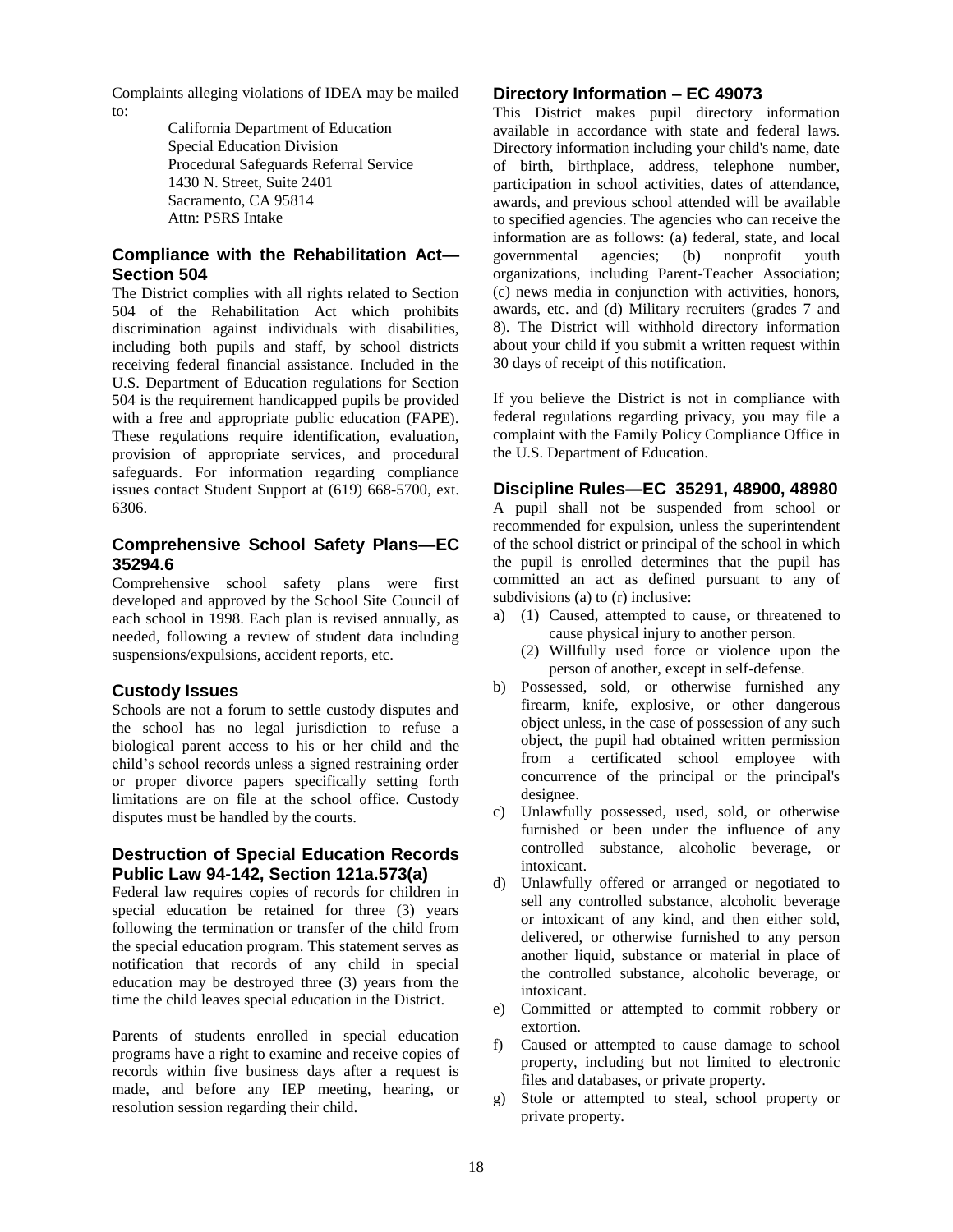- h) Possessed or used tobacco, or any products containing tobacco or nicotine.
- i) Committed an obscene act or engaged in habitual profanity or vulgarity.
- j) Had unlawful possession of or unlawfully offered, arranged, or negotiated to sell any drug paraphernalia.
- k) Disrupted school activities or otherwise willfully defied the valid authority of supervisors, teachers, administrators, other school officials, or other school personnel engaged in the performance of their duties.
- l) Knowingly received stolen school property or private property.
- m) Possessed an imitation firearm.
- n) Committed or attempted to commit a sexual assault or battery.
- o) Harassed, threatened, or intimidated school personnel or a pupil who is a witness in a school disciplinary proceeding for the purpose of preventing that pupil from being a witness and/or retaliating against him for being a witness.
- p) Unlawfully offered, arranged to sell, negotiated to sell, or sold the prescription drug Soma.
- q) Engaged in, or attempted to engage in, hazing
- r) Engaged in an act of bullying, including but not limited to, bullying committed by electronic act directed specifically toward a pupil or school personnel.
	- .2) Committed sexual harassment. This shall apply only to pupils enrolled in any one of grades 4 to 8, inclusive.
	- .3) Committed an act of hate violence. This shall apply only to pupils enrolled in any one of grades 4 to 8, inclusive.
	- .4) Committed other forms of harassment, threats, or intimidation. This shall apply only to pupils in grades 4 to 8, inclusive.
	- .7) Made terrorist threats against school officials or school property, or both.

A pupil shall not be suspended or expelled for any of the acts enumerated in this section, unless that act is related to school activity or school attendance occurring within a school under the jurisdiction of the superintendent of the school district or principal or occurring within any other school district. A pupil may be suspended or expelled for the acts that are enumerated in this section and related to school activity or attendance that occur at any time, including but not limited to, any of the following:

- i. While on school grounds;
- ii. While going to or coming from school;
- iii. During lunch period whether on or off the campus;
- iv. During, or while going to or coming from, a school sponsored activity.

Rules pertaining to pupil discipline are available from the school principal.

#### **Dress Code/Gang-Related Apparel/Sun-Protective Clothing—EC 35183, 35183.5**

Pupils are expected to give proper attention to personal cleanliness and to wear clothing suitable and safe for school activities. Clothing must not present a hazard to the health or safety of pupils and staff or cause a distraction which interferes with the educational process. Pupils shall not wear clothing that displays obscene material, libelous or slanderous statements, or advertises or promotes an unlawful act such as the consumption or use of alcohol, tobacco, or controlled substances. The Board of Education acknowledges gangs and gang-related activities create a clear and present danger and disrupt the orderly process necessary for education. During outdoor activity time, pupils are allowed to wear articles of sun-protective clothing within guidelines set by school rules. Each school is authorized to investigate, adopt, and enforce local school rules related to the wearing of gang or gang-related clothing and articles of sun-protective clothing.

#### **Electronic Signaling Devices: Prohibitions On Use—EC 48901.5**

K–8 pupils may not use cell phones or pagers during instructional time.

#### **Imitation Weapons: Prohibitions On Sale, Possession, and Use—Penal Code 12550, 12556**

No weapons of any kind are allowed on school campuses. This includes "imitation firearms" described as "any BB device, toy gun, replica of a firearm, or other device that is so substantially similar in coloration and overall appearance to an existing firearm as to lead a reasonable person to perceive that the device is a firearm." The Penal Code further states that "no person may openly display or expose any imitation firearm in a public place." This includes on the way to and home from school. Many of these illegal imitation weapons are sold at local swap meets. Please remind your child(ren) they are never to bring such things to school.

#### **Laser Pointers: Prohibitions On Sale, Possession, and Use—Penal Code 417.27**

Pupils may not possess, sell, or use laser pointers while on school premises. Pupils are also prohibited from directing the beam of a laser pointer into the eyes of another person, guide dog, or into a moving vehicle.

#### **―Megan's Law‖ Sex Offender Notification**

The goal of the Megan's Law website is to make the community aware so that parents can take appropriate measures to protect their children. It is not for schools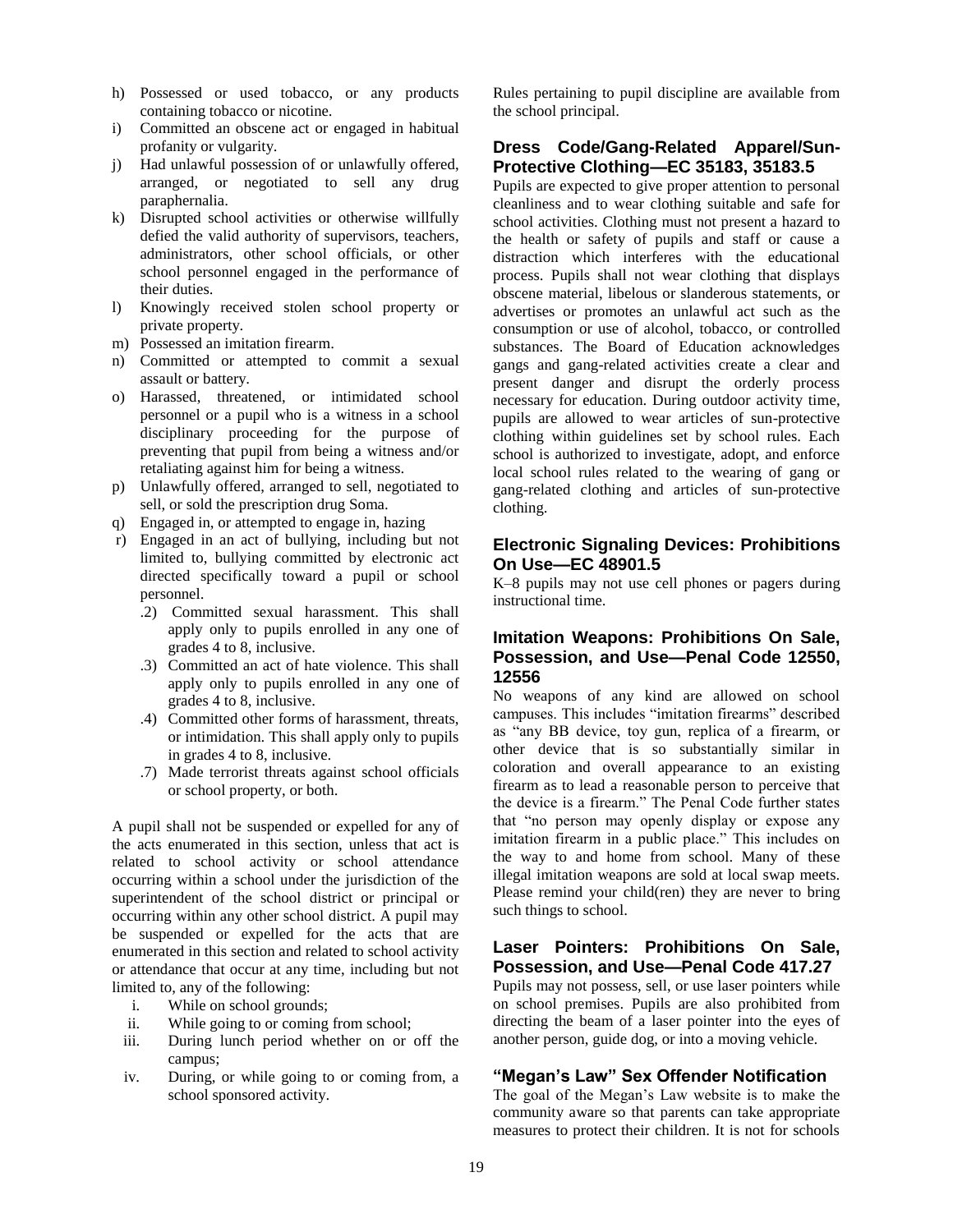to gather and disseminate information to parents/guardians. Although a school district must act reasonably and responsibly if and when information is received from law enforcement, the notification obligations contained in Megan's Law apply to law enforcement agencies, not school districts. The La Mesa-Spring Valley School District will not disseminate any information listed on the website unless specifically notified by law enforcement to do so. If you wish to look up information regarding any possible registered sex offenders in your neighborhood, you may access this information at *www.meganslaw.ca.gov*.

#### **Nondiscrimination—Title VI, Title IX, Section 504, PL 94-142 EC 221.5, 34 CFR 104.8 & 106.9**

The District does not discriminate against pupils with respect to gender, gender identity, gender expression, sex, race, color, religion, natural origin, ethnic group identification, mental or physical disability, sexual orientation, or the perception of one or more of such characteristics, equal rights and opportunities in accessing educational programs, activities and facilities. The District will take steps to assure the lack of English will not be a barrier to admission and participation in District programs.

No discrimination between the sexes shall be permitted in opportunities for admission, course selection, participation in curricular and co-curricular activities including intramural sports, privileges, and other advantages. In certain special cases as provided by law and Board policies and regulations, separate provisions may be made for pupils according to sex with respect to such matters as protection of modesty, family life and sex education, and grading standards in physical education.

The faculty must be especially sensitive in guarding against unconscious sex discrimination and stereotyping in all school operations. In accordance with federal law, complaints alleging noncompliance with this policy may be filed with the school principal and will be resolved using the District's Uniform Complaint Procedures.

#### **Pupil Records—Notification of Privacy Rights of Parents and Pupils—EC 49063, 49069, 34 CFR 99.37, 20 USC 1232g,h**

Federal and state laws grant certain rights of privacy and rights of access to pupils and their parents. Full access to all personally identifiable written records maintained by the District must be granted to:

- a) Parents of pupils age 17 and younger.
- b) Parents of pupils age 18 and older if the pupil is a dependent for tax purposes.

c) Pupils age 18 and older, or pupils who are enrolled in an institution of post-secondary instruction (called: "eligible pupils").

Parents must submit a written request to inspect and review any and all records, files, and data related to their child. The written request must be submitted to their school principal or the Student Support Department. Within five (5) business days, the records will be available for your inspection with explanations and interpretation, as requested, provided by a certificated employee of the District. A copy of any information may be obtained for a nominal fee. If information in the file is inaccurate, misleading, or inappropriate, you may request removal of the information in writing, or include a written statement disputing the information.

In the event you move to another attendance area, school records will be forwarded upon the request of your child's new school within 10 days. Upon promotion to ninth grade, school records will be automatically forwarded to the new school of attendance.

#### **Overdue, Damaged, or Lost Instructional Materials—EC 48904**

When property of the District is lent to students, the District expects it shall be returned in a timely manner, with no more than usual wear and tear. If the property is lost or damaged, the student and parent/guardian are responsible to pay for all damage. Grades and transcripts may be withheld until all damages have been paid.

#### **Possession of Marijuana in School— Health and Safety Code Sections 11357, 11361.5**

Every person who possesses marijuana on the grounds of a public school during the hours in which school is open and offering instruction or school-related programs is guilty of a misdemeanor. Minors may be punished on first offense by a fine of up to \$250. Second offenses may be punished by a fine of up to \$500 and/or imprisonment of up to ten days.

#### **Private School Placement of Special Education Pupils—20 USC 1412 (a); EC 56174, 56175, 56176; 34 CFR 300.453**

Children who are enrolled by their parents in private, non-profit schools may participate in publicly-funded special education programs. While school districts have the clear responsibility to offer a free and appropriate public education to pupils with disabilities, federal law significantly limits the school districts' responsibility to provide services to pupils whose parents have chosen for them to attend private schools. Federal law limits the amount that school districts may spend for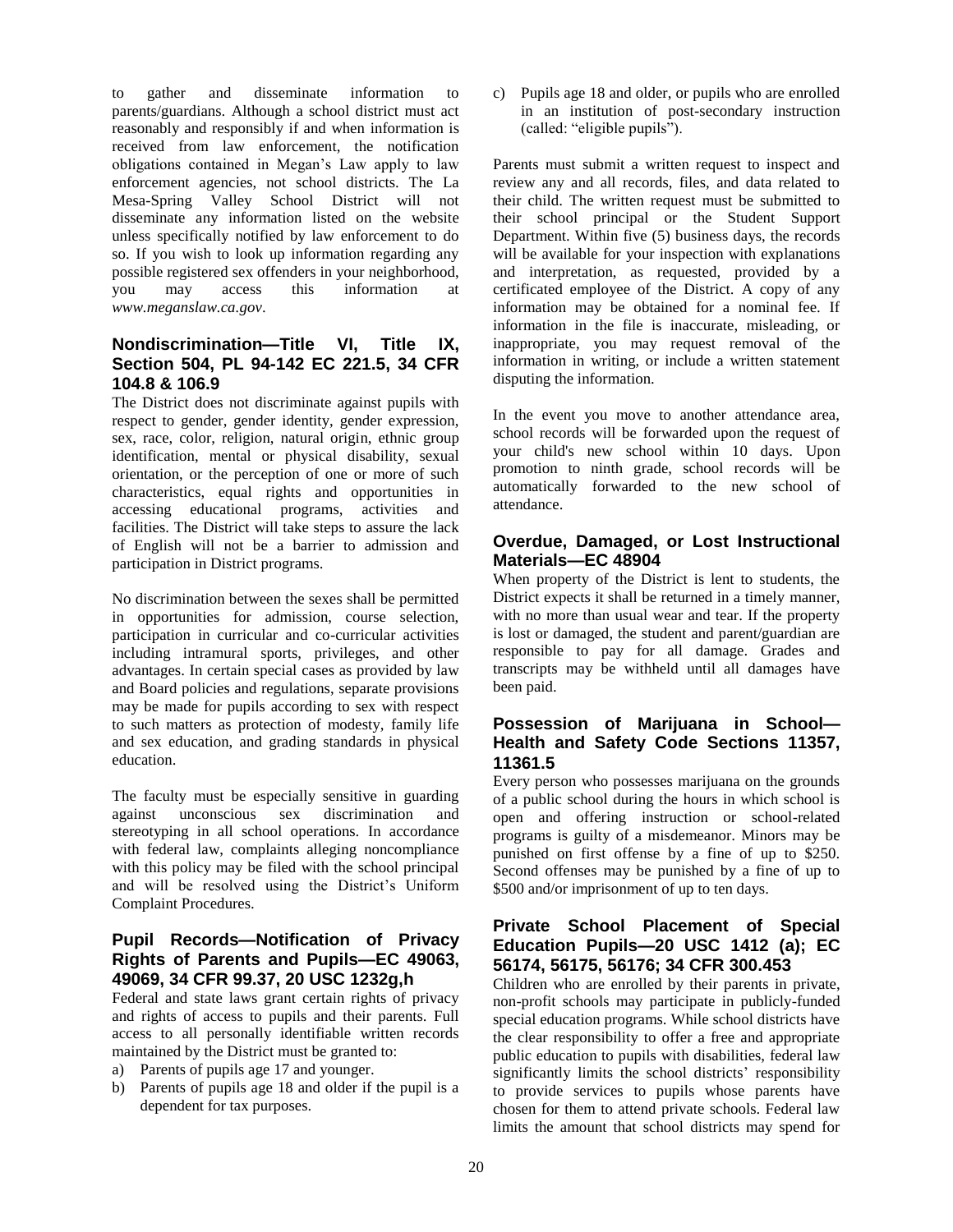these services to a proportionate share of federal IDEA funds. Parents are entitled to reimbursement for costs associated with the private school placement only if a court or hearing officer determines the public agency had not made a free and appropriate public education available to the child.

Reimbursement may be reduced or denied if a parent does not make a child available for an assessment upon notice from the District before the child is removed from public school. Reimbursement may also be denied if the District was not properly informed of the rejection of the proposed special education placement.

Notice to the District must be given either:

- At the most recent IEP meeting attended before removing the child from the public school; or
- In writing to the District at least ten business days (excluding holidays) before removing the child from the public school.

#### **Pupil Fees – EC 49010**

The District recognizes its responsibility to ensure that books, materials, equipment, supplies and other resources necessary for students' participation in the educational program are made available to them. No student shall be required to pay any fees, deposits, or other charges for his/her participation in an educational activity unless specifically authorized by law. Complaints regarding pupil fees may be filed with the school principal and will be resolved using the District's Uniform Complaint Procedures.

#### **Pupil Sexual Harassment/Discrimination (Safe Place to Learn Act)—EC 231.5, 234.1 48980 (h), 5 CCR 4917, Board Policy/AR 5145.7**

The Governing Board is committed to maintaining a safe school environment that is free from harassment and discrimination. The Board prohibits sexual harassment of students at school or at school-sponsored or school-related activities. The Board also prohibits retaliatory behavior or action against any person who files a complaint, testifies, or otherwise participates in the District complaint processes.

#### **Instruction/Information**

The Superintendent or designee shall ensure that all District students receive age-appropriate instruction and information on sexual harassment. Such instruction and information shall include:

- 1. What acts and behavior constitute sexual harassment; including the fact that sexual harassment could occur between people of the same sex and could involve sexual violence
- 2. A clear message that students do not have to endure sexual harassment
- 3. Encouragement to report observed instances of sexual harassment, even where the victim of the

harassment has not complained

- 4. Information about the District's procedure for investigating complaints and the person(s) to whom a report of sexual harassment should be made
- 5. Information about the rights of students and parents/guardians to file a criminal complaint, as applicable

#### **Complaint Process**

Any student who feels that he/she is being or has been sexually harassed on school grounds or at a schoolsponsored or school-related activity (e.g., by a visiting athlete or coach) shall immediately contact his/her teacher or any other employee. An employee who receives such a complaint shall report it in accordance with administrative regulation.

The Superintendent or designee shall ensure that any complaints regarding sexual harassment are immediately investigated in accordance with administrative regulation. When the Superintendent or designee has determined that harassment has occurred, he/she shall take prompt, appropriate action to end the harassment and to address its effects on the victim.

#### **Disciplinary Actions**

Any student who engages in sexual harassment or sexual violence at school or at a school-sponsored or school-related activity is in violation of this policy and shall be subject to disciplinary action. For students in grades 4-12, disciplinary action may include suspension and/or expulsion, provided that, in imposing such discipline, the entire circumstances of the incident(s) shall be taken into account.

#### **Confidentiality and Record-Keeping**

All complaints and allegations of sexual harassment shall be kept confidential except as necessary to carry out the investigation or take other subsequent necessary action.

The Superintendent or designee shall maintain a record of all reported cases of sexual harassment to enable the District to monitor, address, and prevent repetitive harassing behavior in the schools.

Prohibited sexual harassment includes, but is not limited to, unwelcome sexual advances, unwanted requests for sexual favors, or other unwanted verbal, visual, or physical conduct of a sexual nature made against another person of the same or opposite sex in the educational setting, when made on the basis of sex, and under any of the following conditions:

- 1. Submission to the conduct is explicitly or implicitly made a term or condition of a student's academic status or progress.
- 2. Submission to or rejection of the conduct by a student is used as the basis for academic decisions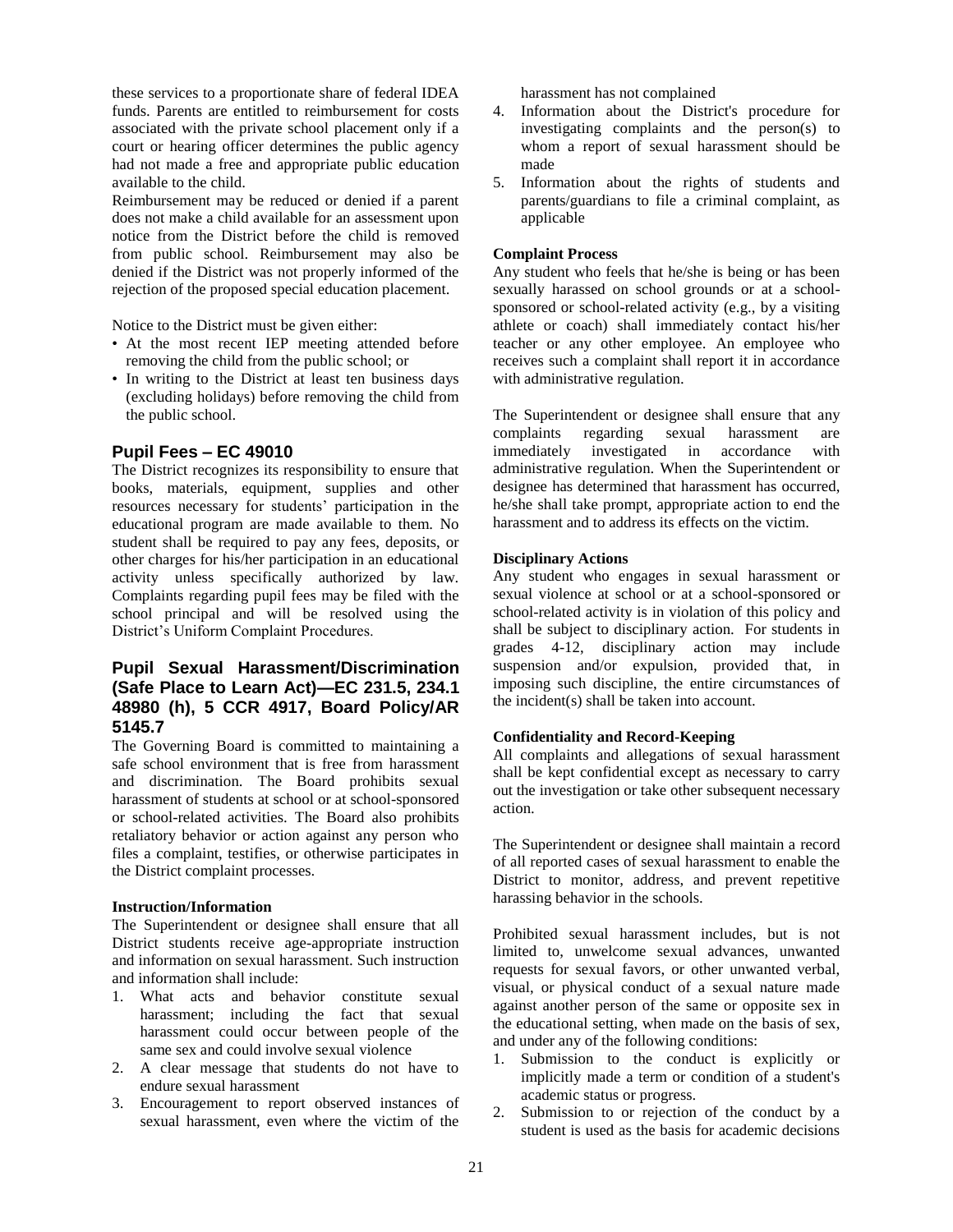affecting the student.

- 3. The conduct has the purpose or effect of having a negative impact on the student's academic performance or of creating an intimidating, hostile, or offensive educational environment.
- 4. Submission to or rejection of the conduct by the student is used as the basis for any decision affecting the student regarding benefits and services, honors, programs, or activities available at or through any district program or activity.

Examples of types of conduct which are prohibited in the District and which may constitute sexual harassment include, but are not limited to:

- 1. Unwelcome leering, sexual flirtations, or propositions
- 2. Unwelcome sexual slurs, epithets, threats, verbal abuse, derogatory comments, or sexually degrading descriptions
- 3. Graphic verbal comments about an individual's body or overly personal conversation
- 4. Sexual jokes, derogatory posters, notes, stories, cartoons, drawings, pictures, obscene gestures, or computer-generated images of a sexual nature
- 5. Spreading sexual rumors
- 6. Teasing or sexual remarks about students enrolled in a predominantly single-sex class
- 7. Massaging, grabbing, fondling, stroking, or brushing the body
- 8. Touching an individual's body or clothes in a sexual way
- 9. Impeding or blocking movements or any physical interference with school activities when directed at an individual on the basis of sex
- 10. Displaying sexually suggestive objects
- 11. Sexual assault, sexual battery, or sexual coercion

#### **School-Level Complaint Process/Grievance Procedure**

Complaints of sexual harassment, or any behavior prohibited by the District's Nondiscrimination/ Harassment policy - BP 5145.3, shall be handled in accordance with the following procedure:

1. Notice and Receipt of Complaint: Any student who believes he/she has been subjected to sexual harassment or who has witnessed sexual harassment may file a complaint with any school employee. Within 24 hours of receiving a complaint, the school employee shall report it to the District Coordinator for Nondiscrimination/ Principal. In addition, any school employee who observes any incident of sexual harassment involving a student shall, within 24 hours, report this observation to the Coordinator/Principal, whether or not the victim files a complaint.

In any case of sexual harassment involving the Coordinator/Principal to whom the complaint would ordinarily be made, the employee who receives the student's report or who observes the

incident shall instead report to the Superintendent or designee.

2. Initiation of Investigation: The Coordinator/Principal shall initiate an impartial investigation of an allegation of sexual harassment within five school days of receiving notice of the harassing behavior, regardless of whether a formal complaint has been filed. The district shall be considered to have "notice" of the need for an investigation upon receipt of information from a student who believes he/she has been subjected to harassment, the student's parent/guardian, an employee who received a complaint from a student, or any employee or student who witnessed the behavior.

If the Coordinator/Principal receives an anonymous complaint or media report about alleged sexual harassment, he/she shall determine whether it is reasonable to pursue an investigation considering the specificity and reliability of the information, the seriousness of the alleged incident, and whether any individuals can be identified who were subjected to the alleged harassment.

3. Initial Interview with Student: When a student or parent/guardian has complained or provided information about sexual harassment, the Coordinator/Principal shall describe the District's grievance procedure and discuss what actions are being sought by the student in response to the complaint. The student who is complaining shall have an opportunity to describe the incident, identify witnesses who may have relevant information, provide other evidence of the harassment, and put his/her complaint in writing. If the student requests confidentiality, he/she shall be informed that such a request may limit the District's ability to investigate.

4. Investigation Process: The Coordinator/Principal shall keep the complaint and allegation confidential, except as necessary to carry out the investigation or take other subsequent necessary action.

The Coordinator/Principal shall interview individuals who are relevant to the investigation, including, but not limited to, the student who is complaining, the person accused of harassment, anyone who witnessed the reported harassment, and anyone mentioned as having relevant information. The Coordinator/Principal may take other steps such as reviewing any records, notes, or statements related to the harassment or visiting the location where the harassment is alleged to have taken place.

When necessary to carry out his/her investigation or to protect student safety, the Coordinator/Principal also may discuss the complaint with the Superintendent or designee, the parent/guardian of the student who complained,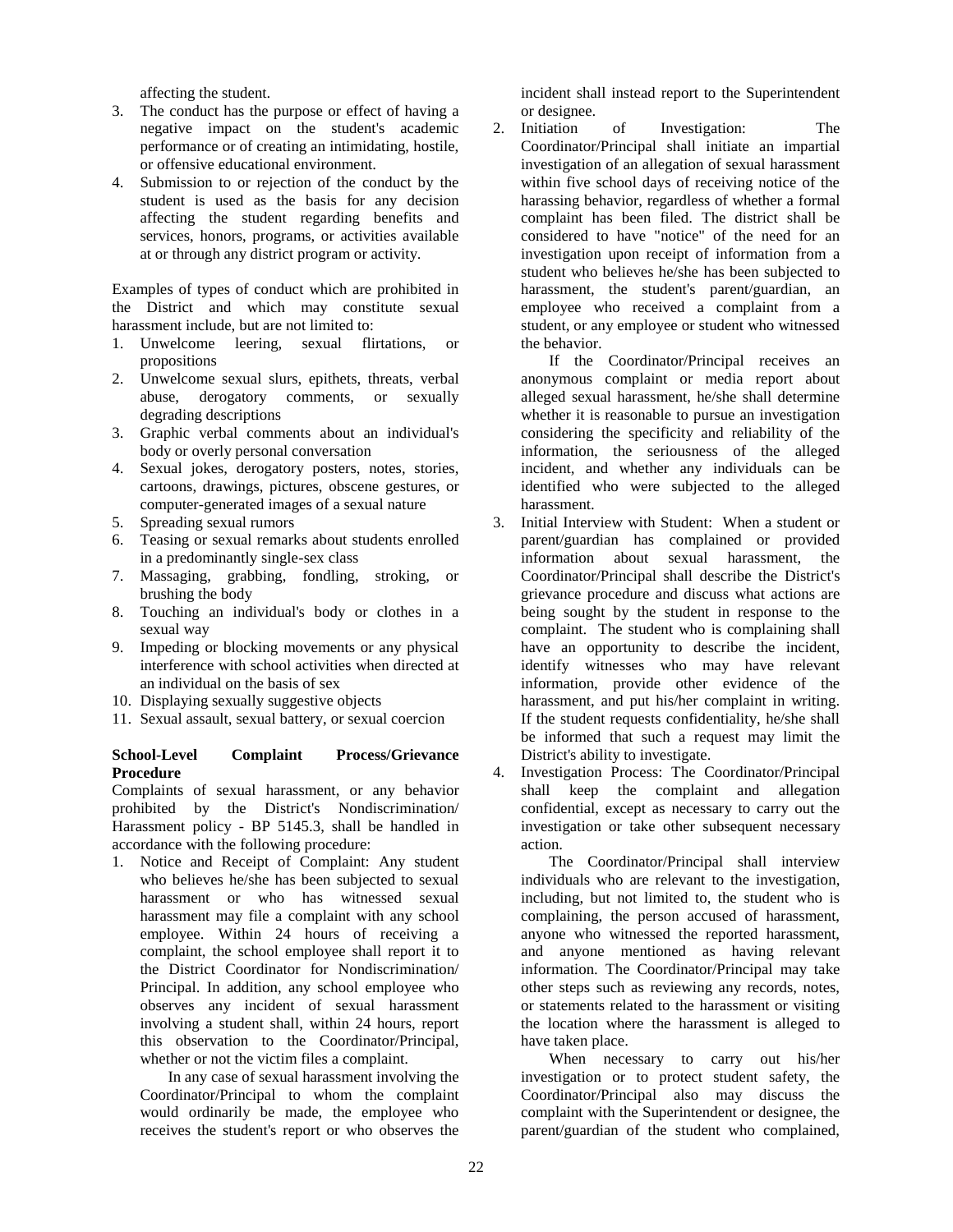the parent/guardian of the alleged harasser if the alleged harasser is a student, a teacher or staff member whose knowledge of the students involved may help in determining who is telling the truth, law enforcement and/or child protective services, and District legal counsel or the District's risk manager.

- 5. Interim Measures: The Coordinator/Principal shall determine whether interim measures are necessary during and pending the results of the investigation, such as placing students in separate classes or transferring a student to a class taught by a different teacher.
- 6. Optional Mediation: In cases of student-onstudent harassment, when the student who complained and the alleged harasser so agree, the Coordinator/Principal may arrange for them to resolve the complaint informally with the help of a counselor, teacher, administrator, or trained mediator. The student who complained shall never be asked to work out the problem directly with the accused person unless such help is provided and both parties agree, and he/she shall be advised of the right to end the informal process at any time.
- 7. Factors in Reaching a Determination: In reaching a decision about the complaint, the Coordinator/ Principal may take into account:
	- a. Statements made by the persons identified above
	- b. The details and consistency of each person's account
	- c. Evidence of how the complaining student reacted to the incident
	- d. Evidence of any past instances of harassment by the alleged harasser
	- e. Evidence of any past harassment complaints that were found to be untrue

To judge the severity of the harassment, the Coordinator/Principal may take into consideration:

- a. How the misconduct affected one or more students' education
- b. The type, frequency, and duration of the misconduct
- c. The identity, age, and sex of the harasser and the student who complained, and the relationship between them
- d. The number of persons engaged in the harassing conduct and at whom the harassment was directed
- e. The size of the school, location of the incidents, and context in which they occurred
- f. Other incidents at the school involving different students
- 8. Written Report on Findings and Follow-Up: No more than 30 days after receiving the complaint, the Coordinator/Principal shall conclude the investigation and prepare a written report of his/her findings. This timeline may be extended

for good cause. If an extension is needed, the Coordinator/Principal shall notify the student who complained and explain the reasons for the extension.

The report shall include the decision and the reasons for the decision and shall summarize the steps taken during the investigation. If it is determined that harassment occurred, the report shall also include any corrective actions that have or will be taken to address the harassment and prevent any retaliation or further harassment. This report shall be presented to the student who complained, the person accused, the parents/guardians of the student who complained and the student who was accused, and the Superintendent or designee.

In addition, the Coordinator/Principal shall ensure that the harassed student and his/her parent/guardian are informed of the procedures for reporting any subsequent problems. The Coordinator/Principal shall make follow-up inquiries to see if there have been any new incidents or retaliation and shall keep a record of this information.

#### **Enforcement of District Policy**

The Superintendent or designee shall take appropriate actions to reinforce the district's sexual harassment policy. As needed, these actions may include any of the following:

- 1. Removing vulgar or offending graffiti
- 2. Providing training to students, staff, and parents/guardians about how to recognize harassment and how to respond
- 3. Disseminating and/or summarizing the District's policy and regulation regarding sexual harassment
- 4. Consistent with the laws regarding the confidentiality of student and personnel records, communicating the school's response to parents/guardians and the community
- 5. Taking appropriate disciplinary action

In addition, disciplinary measures may be taken against any person who is found to have made a complaint of sexual harassment which he/she knew was not true.

#### **Notifications**

A copy of the district's sexual harassment policy and regulation shall:

- 1. Be included in the notifications that are sent to parents/guardians at the beginning of each school year
- 2. Be displayed in a prominent location in the main administrative building or other area where notices of District rules, regulations, procedures, and standards of conduct are posted, including school web sites
- 3. Be provided as part of any orientation program conducted for new students at the beginning of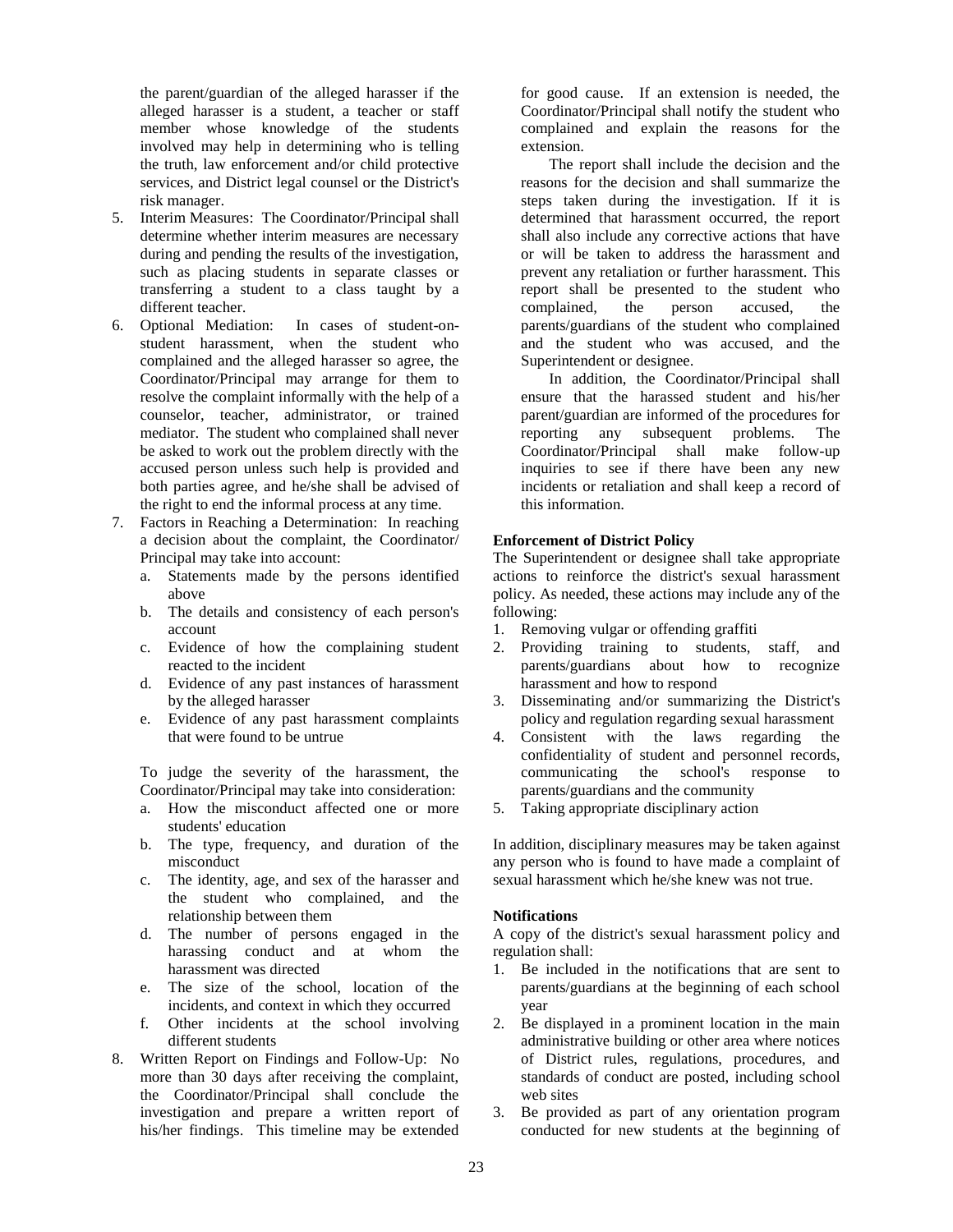each quarter, semester, or summer session

- 4. Appear in any school or District publication that sets forth the school's or District's comprehensive rules, regulations, procedures, and standards of conduct
- 5. Be included in the student handbook
- 6. Be provided to employees and employee organizations

Education Code 48900.2 specifies a pupil may be suspended from school or recommended for expulsion if the superintendent or principal of the school in which the pupil is enrolled determines the pupil has committed sexual harassment as described in Education Code 212.5. The conduct must be considered by a reasonable person of the same gender as the victim to be sufficiently severe or pervasive to have a negative impact upon the individual's academic performance or to create an intimidating, hostile, or offensive educational environment. This policy shall not apply to pupils enrolled in kindergarten and grades 1 to 3, inclusive.

Any pupil who feels he or she has been the victim of sexual harassment shall immediately report the incident to the principal of the school or other staff member.

#### **Rights of Parents and Guardians to Information— EC 51101**

Parents and guardians have the right to be informed by the school, and to participate in the education of their children, as to the following:

- 1) To observe the classroom(s) in which your child is enrolled for the purpose of selecting the school your child will enroll in pursuant to the intradistrict and interdistrict attendance policies
- 2) To meet with your child's teacher(s) and principal of the school in which your child is enrolled;
- 3) To volunteer your time and resources for the improvement of school facilities and school programs
- 4) To be timely notified if your child is absent from school without permission
- 5) To receive the results of your child's performance on standardized and statewide tests
- 6) To request a particular school for your child and receive a response from the school district
- 7) To have a school environment for your child that is safe and supportive of learning
- 8) To examine the curriculum or materials of the class(es) in which your child is enrolled
- 9) To be informed of your child's progress in school and who to contact if a problem arises
- 10) To have access to your child's school records
- 11) To receive information regarding the academic performance standards and skills your child is expected to accomplish
- 12) To be informed in advance about school rules, discipline, attendance, dress code and procedures for visiting the school
- 13) To receive information about any psychological testing the school performs on your child and to deny permission to giving the test
- 14) To participate as a member of a parent advisory committee, school site council or site-based management leadership team
- 15) To question anything in your child's record that you feel is inaccurate or misleading and to receive a response from the school
- 16) To be notified as early in the year as practicable if your child is identified as being at risk of retention

#### **School Accountability Report Card—EC 35256**

The District annually issues a School Accountability Report Card (SARC) for each school. The purpose of the report card is to provide parents and the community with important information about each public school. A SARC can be an effective way for a school to report on its progress in achieving goals. The public may also use a SARC to evaluate and compare schools on a variety of indicators. Copies of the report card are available upon request at each school office. SARCs are available via Internet at *www.lmsvschools.org*.

#### **Sex Equity in Career Planning—EC 221.5 (d)**

Parents will be notified in advance of career counseling and course selection commencing in grade 7, to promote sex equity and allow parents to participate in counseling sessions and decisions. Course selection and career counseling should be based on interest and ability of the pupil, not on the pupil's gender.

#### **Special Education Due Process—EC 55501, EC 56505 (j), EC 56043 (p) and 20 USC 1415 (a,b)**

You have the right to request an impartial due process hearing regarding the identification, assessment, educational placement of your child and the provision of a free and appropriate public education. (20 USC 1415 [a] [b])

The request for due process must be filed within two years from the date you knew or had reason to know of the facts that were the basis for the hearing request. (EC 56505 [I])

The time period described above does not apply if (1) the District made specific representations that it had solved the problem forming the basis of the due process complaint or (2) the District withheld information from the parents, which it was required to disclose. (EC 56505 [I])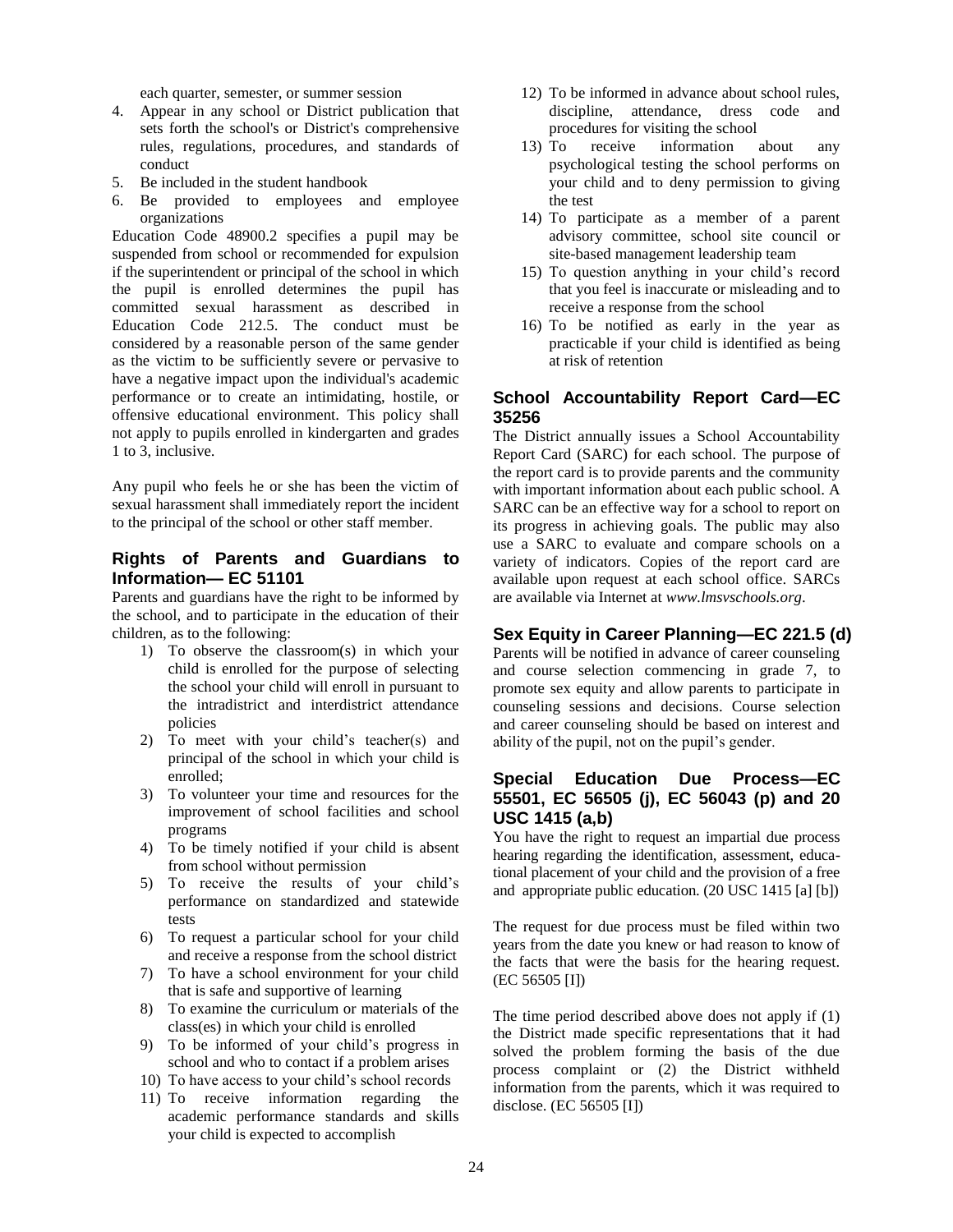Requests for mediation and due process hearing should go to:

> Office of Administrative Hearings Special Education Unit  $1102$  O Street,  $4<sup>th</sup>$  Floor Sacramento, CA 95814

#### **Suspension/Expulsion—EC 48903**

Education Code specifically states that the total number of days for which a pupil may be suspended from school shall not exceed 20 school days in any school year unless, for purposes of adjustment, the student is transferred to another regular school, in which case the total number of suspension days may not exceed 30 days in any school year. IF a student reaches the 20 days of suspension level, an Administrative Review Panel hearing will be scheduled to review the student's discipline and to determine to which other LMSV school, if any, the pupil shall be transferred. The La Mesa-Spring Valley School District encourages parents to monitor their child's behavior and work with the school as necessary to ensure their child's educational needs are being met.

#### **Suspension/Expulsion: Alternative and Other Means of Correction – EC48900, 48900.5**

In response to a violation of school rules, a school district may impose other means of correction short of suspension and expulsion and place the documentation of those in the pupil's record. Other means of correction may include: a conference between school personnel, the pupil's parent or guardian and the pupil; referrals to the school counselor or psychologist; study teams, guidance teams or other intervention-related teams that assess behavior and develop and implement behavior plans; referral for psycho-educational assessment; and after-school programs that address specific behavioral issues.

#### **Teacher Qualifications**

Parents/Guardians may request specified professional qualifications of their child's classroom teacher(s) and assigned paraprofessional(s).

#### **Tobacco-Free Campus—Board Regulation 1331**

The Board of Education has declared the La Mesa-Spring Valley School District to be tobacco free. Pupils, employees, and community members using tobacco products on District property shall be informed of the District's policy and asked to refrain from tobacco use. Persistent violation of this policy shall result in appropriate disciplinary measures for pupils and/or employees and the possible revocation of an organization's Use of Facilities permit if a community member refuses to refrain from tobacco use while on District property. Health and Safety Code 10495 also prohibits smoking within 25 feet of any school.

#### **Uniform Complaint Procedure—Title 5, California Code of Regulations, Section 4622, EC 49013**

The La Mesa-Spring Valley School District is primarily responsible for ensuring compliance with state and federal laws and regulations. The District shall investigate and seek to resolve complaints using policies and procedures known as Uniform Complaint Procedures (UCP) for complaints alleging unlawful discrimination, harassment, intimidation, or bullying on the basis of actual or perceived sex, sexual orientation, gender, ethnic group identification, race, ancestry, national origin, religion, color, mental or physical disability, age, or on a person's association with a person or group with one or more of these actual or perceived characteristics, in any program or activity that receives or benefits from state financial assistance.

The UCP shall also be used to address complaints alleging failure to comply with state and/or federal laws in consolidated categorical aid programs, migrant education, child care and developmental programs, child nutrition programs, Local Control Funding Formula programs and the Local Control Accountability Plan implementation process, and special education programs. Additionally, a pupil enrolled in a public school shall not be required to pay a pupil fee for participation in an education activity and UCP shall be used to resolve complaints of noncompliance with laws related to pupil fees.

Complaints of alleged noncompliance shall be filed in writing with the compliance officer, Director, Student Support, who shall investigate complaints and ensure district compliance with law.

Complaints alleging unlawful discrimination must be filed within six months from the date the alleged discrimination occurred, or the date the complainant first obtained knowledge of the facts of the alleged discrimination, unless the time for filing is extended by the Superintendent or his/her designee. Complaints will be investigated and a written decision or report will be sent to the complainant within sixty days from the receipt of the complaint. The sixty-day time period may be extended by written agreement of the complainant. The complainant has a right to appeal the District's decision to the California Department of Education within 15 days of receiving the decision. Complainants may also pursue civil law remedies such as mediation centers, legal agencies, civil court, and the San Diego County Department of Education.

Copies of the District's Uniform Complaint Procedures and form and the District's Williams Settlement Uniform Complaint Procedures and form (see below)